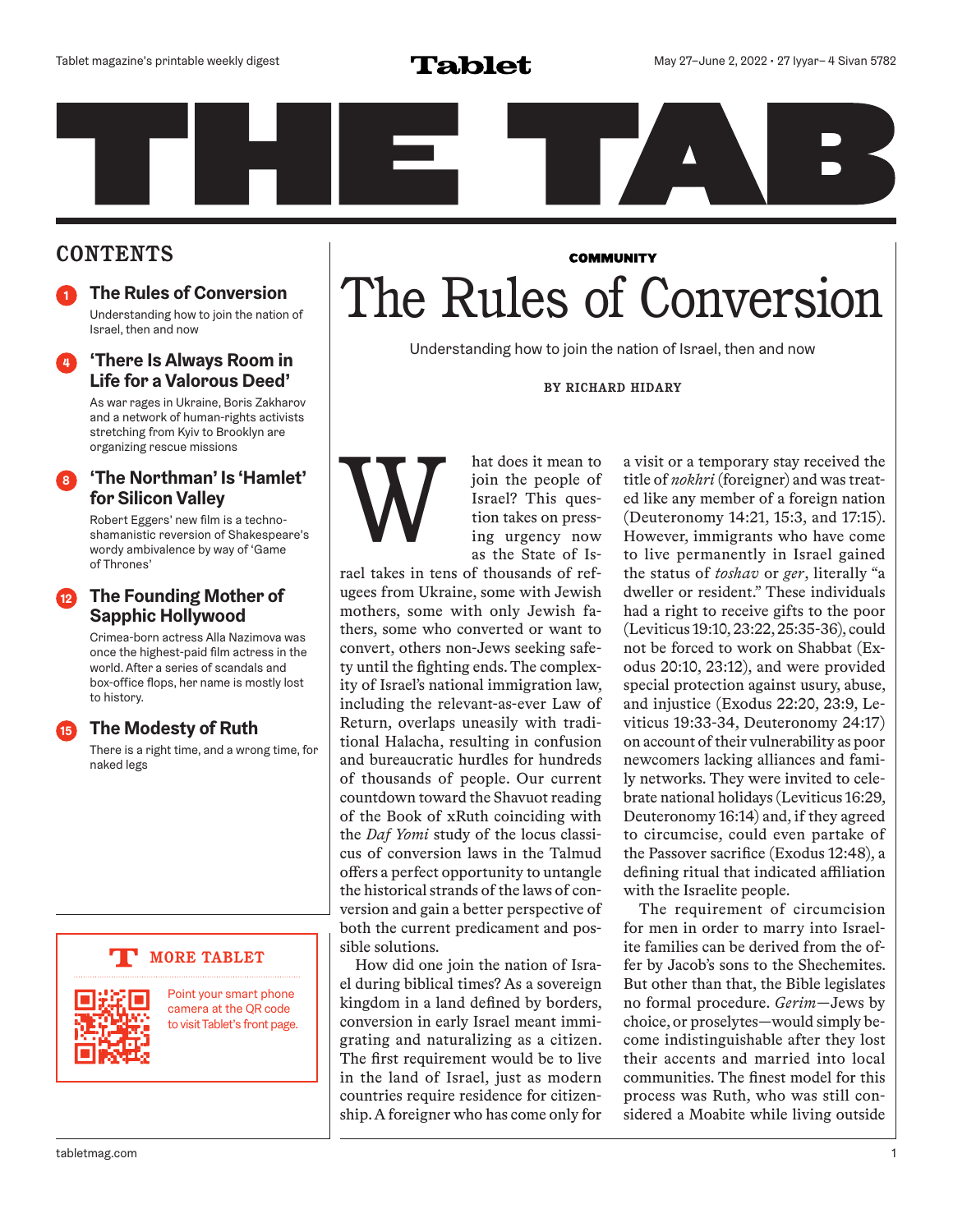of Israel, even though married to a Judahide there. Her move to Judea, however, made her marriageable even to a respected landowner like Boaz, which eventually made her the foremother of King David. Ruth's inspiring declaration to her mother-in-law encapsulates the transformative significance of her journey: "Wherever you go, I will go; wherever you lodge, I will lodge; your people shall be my people, and your God my God. Where you die, I will die, and there I will be buried" (Ruth 1:16-17).

Jumping forward several centuries and two Temple destructions later, the Talmudic sages find themselves scattered throughout the Roman and Persian empires struggling to maintain a sense of nationhood without a homeland. Even without a capital city or a centralized leadership, the rabbis envision a nation bound by laws rather than land, upheld by academies and courts rather than cavalry. A revised set of criteria for joining this nation could no longer require residency, as the Talmud explicitly derives: "I know only that a convert is accepted in the Land of Israel; from where do I derive that also outside of the Land of Israel? The verse states 'with you,' which indicates that in any place that he is with you, you should accept him."

Instead, the sages brilliantly draw from their history to formulate a set of rituals and legal processes to becoming Jewish. Talmud Bavli Yevamot 46a offers a three-way controversy about the minimum ritual requirment:

Our Rabbis taught: If a convert was circumcised but did not immerse in a mikveh, Rabbi Eliezer says he is a valid convert for so we find that our forefathers were circumcised but did not immerse.

If he immersed but was not circumcised, Rabbi Joshua says he is a valid convert for we find that our foremothers immersed but were not circumcised.

But the sages say, whether he immersed but was not circumcised, or was circumcised but did not immerse, he is not a valid convert unless he is circumcised and immerses.

Rabbi Eliezer looks for a ritual precedent in the Torah and finds not only that circumcision is the symbol of the covenant commanded to Abraham but also that the forefathers in Egypt underwent a mass circumcision at the time of the Passover sacrifice (see Joshua 5:5) to mark their bodies as Israelite, just as they did with their doorposts. Rabbi Joshua argues that since the foremothers did not have circumcision to define them, they must have had a different conversion ritual. The continuation of the Talmud finds a lead in the instructions of Moses that the people sanctify themselves and wash their garments three days before the Lawgiving (Exodus 19:10). If they washed their garments, then they surely also immersed their bodies. The sages agree with both precedents of the forefathers and foremothers such that every new convert in future generations will need to experience for themselves all elements of the mass ceremony when the Children of Israel first became a nation. The Talmud continues to provide a script for the interview before the court:

Our Rabbis: Regarding a potential convert who comes to a court at the present time when the Jews are in exile, the judges of the court say to him: "What did you see that motivated you to come to convert? Don't you know that the Jewish people at the present time are anguished, suppressed, despised, and harassed, and hardships are frequently visited upon them?" If he says: "I know, and I am unworthy of joining the Jewish people," then the court accepts him immediately.

The judges of the court inform him of some of the lenient mitzvot and some of the stringent mitzvot, and they inform him of the sin of neglecting the mitzvah to allow the poor to take gleanings, forgotten sheaves, and produce in the corner of one's field, and about the poor man's tithe. And they inform him of the punishment for transgressing the mitzvot. They tell him, "…If you now profane Shabbat, you will be punished by stoning." And just as they inform him about the punishment for transgressing the mitzvot, so too, they inform him

about the reward granted for fulfilling them….They do not overwhelm him with threats, and they are not exacting with him about the details.

If he accepts upon himself all of these ramifications, then they circumcise him immediately.… When he is healed from the circumcision, they immerse him immediately, and two Torah scholars stand over him at the time of his immersion and inform him of some of the lenient mitzvot and some of the stringent mitzvot. Once he has immersed and emerged, he is like a born Jew in every sense.

For the immersion of a woman: Women appointed by the court seat her in the water of the ritual bath up to her neck, and two Torah scholars stand outside the bathhouse so as not to compromise her modesty, and from there they inform her of some of the lenient mitzvot and some of the stringent mitzvot.

The Talmud continues to elaborate on these details, changing the two Torah scholars into three judges such that they are not simply witnessing the ritual but issuing a legal decision to accept the new convert. The opening question establishes that joining a people also means joining in their persecution, feeling the weight of their history and



**tabletmag.com/sections/ holidays/shavuot**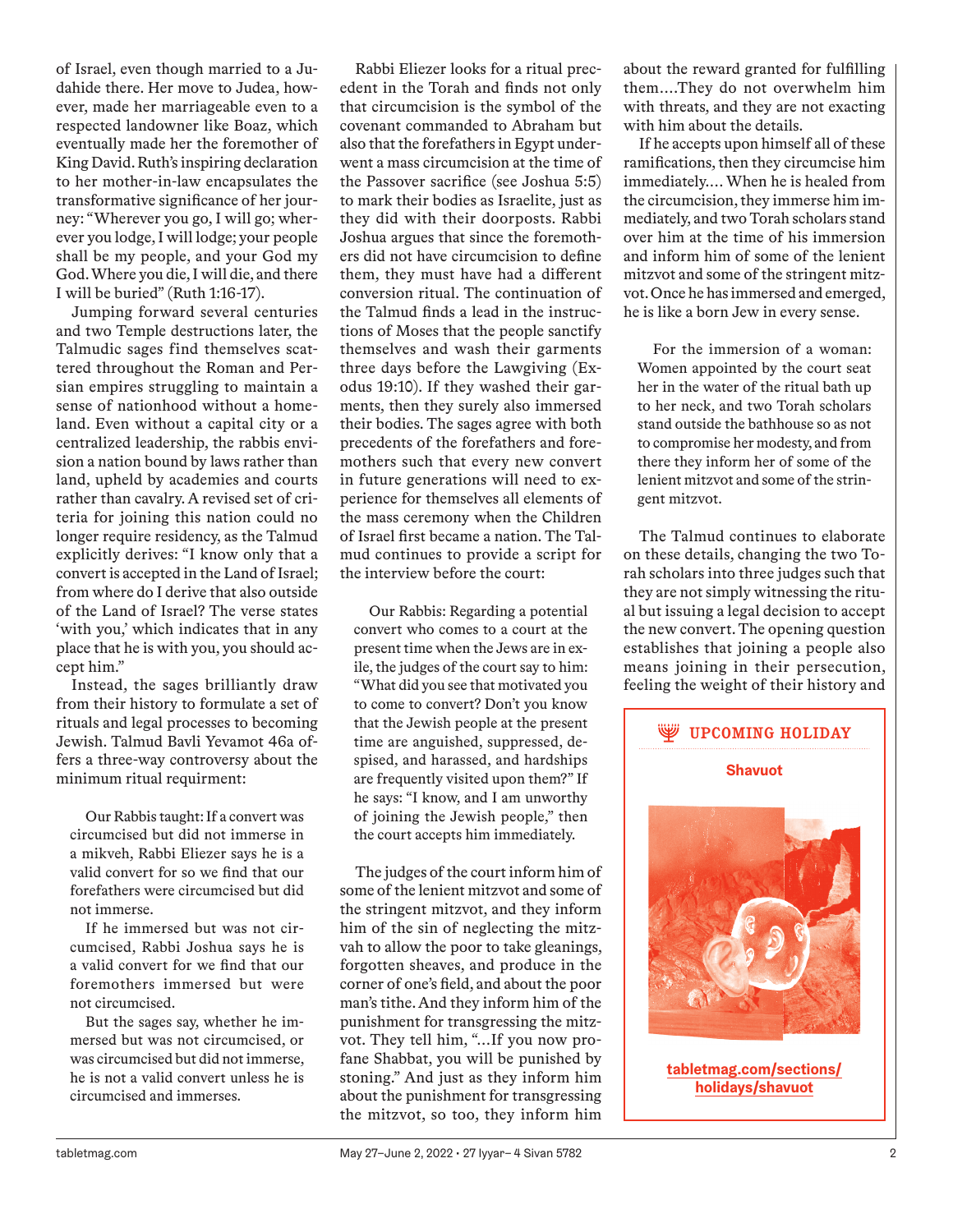their minority status among great empires. The goal of the educational section that follows is not to drill in a full curriculum of Jewish law that would take years to accomplish. Rather, just as at the Sinai Lawgiving the people accept 10 foundational laws and hear the rest later, so, too, the convert learns a representative sampling (with special emphasis on charity) and an expectation to continue studying afterward. Instead of geographical boundaries, it is now primarily the bounds of the commandments, with all of their legal consequences and rewards, that comes to define Jewish identity. The Gemara poetically reenacts this shift through a rereading of the conversation between Naomi and her daughter-in-law:

Naomi said to her: "On Shabbat, it is prohibited for us to go beyond the Shabbat limit." Ruth responded: "*Wherever you go, I will go* (Ruth 1:16), and no further." Naomi said to her: "It is forbidden for us to be alone together with a man with whom it is forbidden to engage in relations." Ruth responded: "*Where you lodge, I will lodge* (Ruth 1:16), and in the same manner."

Naomi said to her: "We are commanded to observe six hundred and thirteen commandments." Ruth responded: "Your people shall be my people" (Ruth 1:16). Naomi said to her: "Idolatrous worship is forbidden to us." Ruth responded: "Your God is my God" (Ruth 1:16). Naomi said to her: "Four types of capital punishment were handed over to a court with which to punish those who transgress the mitzvot." Ruth responded: "*Where you die, I shall die*" (Ruth 1:17). Naomi said to her: "Two burial grounds were handed over to the court, one for those executed for more severe crimes and another for those executed for less severe crimes." Ruth responded: "*And there I will be buried*" (Ruth 1:17).

Each phrase in Ruth's nationalistic pledge of allegiance is now read as a cipher for particular commandments and for the consequences of violating them. Adjudicated by a loose network "Ironically, those coming to convert in Israel today are held up to the strictest standards while those in the Diaspora can choose from the widest range of conversion programs."

of rabbinic courts around the world, the Talmudic system of defining who is a Jew succeeded for 2,000 years of exile.

The rise of the State of Israel, however, now rekindles fundamental questions about what it means to join the nation. The Jewish people finds itself at a crossroads that the ancient rabbis could only have hoped for but could barely have imagined. Israel as a democracy legislates civil immigration laws based on economic, political, and humanitarian considerations, as does every other sovereign nation. Add to that the Law of Return guaranteeing that anyone with even partial Jewish lineage persecuted under the Nuremberg Laws can find safety in the Jewish homeland. These national laws overlap the Talmudic definitions that continue to define Jewish conversion in the Diaspora as well as the status of returnees to Israel who must answer to Halacha for full marriage and burial rights as Jews.

Can Halacha find precedent for taking into account residence in the sovereign State of Israel as a key element for conversion as it was in biblical times? Many halachic decisors, both Ashkenazic and Sephardic, agree that specifically for conversion in Israel, we should follow the lenient views based on Maimonides, Rabbi Meir Hai Uziel, and others to accept converts even without complete halachic observance at the outset. In Israel, these immigrant converts will become integrated with Israeli society, will fight in the Israel Defense Forces, will contribute to the rebuilding of the country, and will be far from foreign influence or threat of future intermarriage.

Ironically, those coming to convert in Israel today are held up to the strictest standards while those in the Diaspora can choose from the widest range of conversion programs from the most to the least demanding. Common sense, however, would recommend for stricter standards outside of Israel, where keeping up Jewish identity, practice, and intramarriage is more challenging. On the other hand, ensuring that all Israeli citizens who identify as Jewish can halachically marry other Jews is of utmost importance for the integrity of the Jewish State. Precedent for reintroducing elements of the biblical model by fast-tracking converts in the Land of Israel is already found in Tractate Gerim 4:5:

The Land of Israel is beloved for it readies converts. One who comes as a convert in the Land of Israel, we accept them immediately. One who comes as a convert outside the Land, we do not accept them unless they bring their testimony with them.

As the Jewish people counts up toward the reacceptance of the Sinai Lawgiving on Shavuot and the reading of the Book of Ruth, we can take this opportunity to revisit and strengthen our own Israelite identities, whether based on lineage, law, or longing. Whether that means learning Hebrew, observing Shabbat and celebrating holidays, creating a Jewish music playlist, considering *aliyah*, joining *Daf Yomi*, or getting involved in a synagogue or a Jewish humanitarian organization, there are plenty of paths toward greater Jewish commitment and a deepened feeling that "your people shall be my people."

*This article was originally published on June 1, 2022.*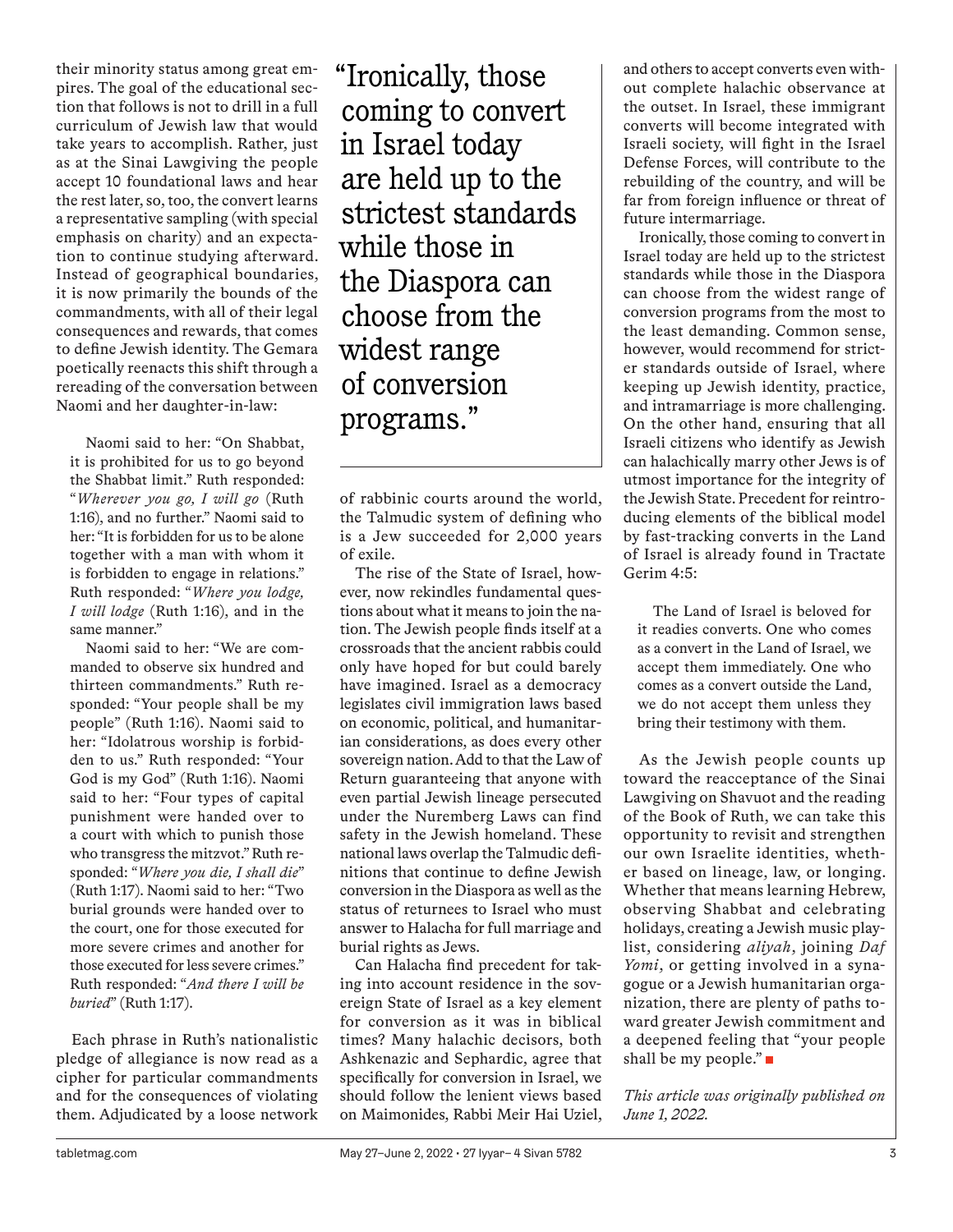## **COMMUNITY** 'There Is Always Room in Life for a Valorous Deed'

As war rages in Ukraine, Boris Zakharov and a network of human-rights activists stretching from Kyiv to Brooklyn are organizing rescue missions

#### **BY BORIS FISHMAN**

n March 2, a 52-yearold Ukrainian woman named Galina Stepanishcheva decided to try to drive out of Hostomel, a suburb O

of Kyiv, with her 9-year-old son, Vanya. Hostomel had been occupied since shortly after Russia invaded Ukraine on February 24, but Stepanishcheva declined to follow her stepdaughter Anya Koizmenko out of town the night of the invasion. "I don't think Galina could imagine what was going to happen," Koizmenko said. Along with Koizmenko's father, Grigoriy Zabiyaka, also 52, Galina and Vanya spent the next week shivering at home without water, heat, or electricity. On March 2, Stepanishcheva decided she had to try to leave.

At first, "my father disagreed," Koizmenko told me, but eventually Zabiyaka relented. He decided to remain behind on the assumption that women and children stood a better chance of escaping Russian occupation than combat-age males. Stepanishcheva's red Citroën C2 had barely turned onto a neighboring street when a Russian infantry vehicle opened fire from behind. Galina was killed instantly.

Zabiyaka heard the shots through his windows. It was too dangerous for him to go outside, so he called his daughter, frantic. Koizmenko had no news until she received a phone call from a woman who lived near the attack. Her husband and brother had crawled out to the car. Vanya's body was shredded by glass

fragments—one of his fingers had been sliced open to the bone—but he was alive. The men carried Vanya to their apartment. The next day, when Russian forces began breaking into local apartments in search of combat-age males, they moved him to a bunker nearby.

It was then that Koizmenko called Boris Zakharov, a former colleague at the Ukrainian-Helsinki Human Rights Union, where Zakharov headed the advocacy center from 2014 to 2018 and Koizmenko still worked as a lawyer. Zakharov called the person in charge of evacuation for the region. "I put them all on their ears," Zakharov said, an expression in Russian that means roughly to turn a place upside down. "They started planning a rescue operation for Vanya."

Not many human-rights advocates in corrupt countries with a history of abuse by law enforcement have the kinds of relationships with local military commanders that allow the former to put the latter "on their ears" in requesting a highly dangerous rescue mission. But Boris Zakharov, whose wispy beard, clipped bangs, and curly-haired mullet invoke a cross between Matisyahu and Travis Tritt, is not a typical human-rights advocate.

Zakharov was born in Kharkiv, in eastern Ukraine, the son of Yevgeny Zakharov, a Soviet dissident who formed the first human-rights organization in independent Ukraine. In his early twenties, Zakharov turned to the same work as his father. "I almost didn't have a choice," he said. As the host of a hard-charging program on national television, Zakharov brought attention to abuses by the security services and the mistreatment of inmates in Ukrainian prisons. In one case, having to do with a serial domestic abuser who had managed to pay off the local police and judiciary, Zakharov's investigation prompted the intervention of the national deputy minister of Internal Affairs.

"I developed a good relationship with Internal Affairs," Zakharov told me, but the security services were unhappy with him. According to Zakharov, before the war, the Ukrainian security services, often working with their Russian counterparts—"their fathers and grandfathers all learned their methods in the same places," he said—collected substantial bounties for returning dissidents who had found safety in Ukraine, which was relatively open compared to their authoritarian homelands. After Zakharov helped one legitimate Azeri dissident find such refuge, "they tried to set me up," he said. According to him, an assistant to a parliament deputy invited him to a meeting, ostensibly to get his help with another Azeri dissident, in exchange for payment. "I said I don't do things for pay," Zakharov said. "And it didn't take long to figure out that the assistant was in Ukrainian security, and this 'dissident' was actually a Russian agent."

The risks Zakharov has taken and the far-reaching network of partners and resources that he has developed in two decades as an activist have earned him the begrudging respect of Ukrainian law enforcement. "This was why I was able to call the commander in Hostomel," Zakharov told me. "Everyone knows me, and I know everyone. I have never used these contacts for personal gain."

This was possible thanks also to the evolution of the rule of law in Ukraine, certainly as compared to its neighbor to the east. But Zakharov, a Jewish citizen of a nation that has not been kind to its Jews, and someone whose first language was Russian, has evolved too. "I have come to feel a great deal of love and respect for the Ukrainian people," he said. "Ukraine is like a young person. We are sufficiently emancipated to reject autocracy, but we're not mature enough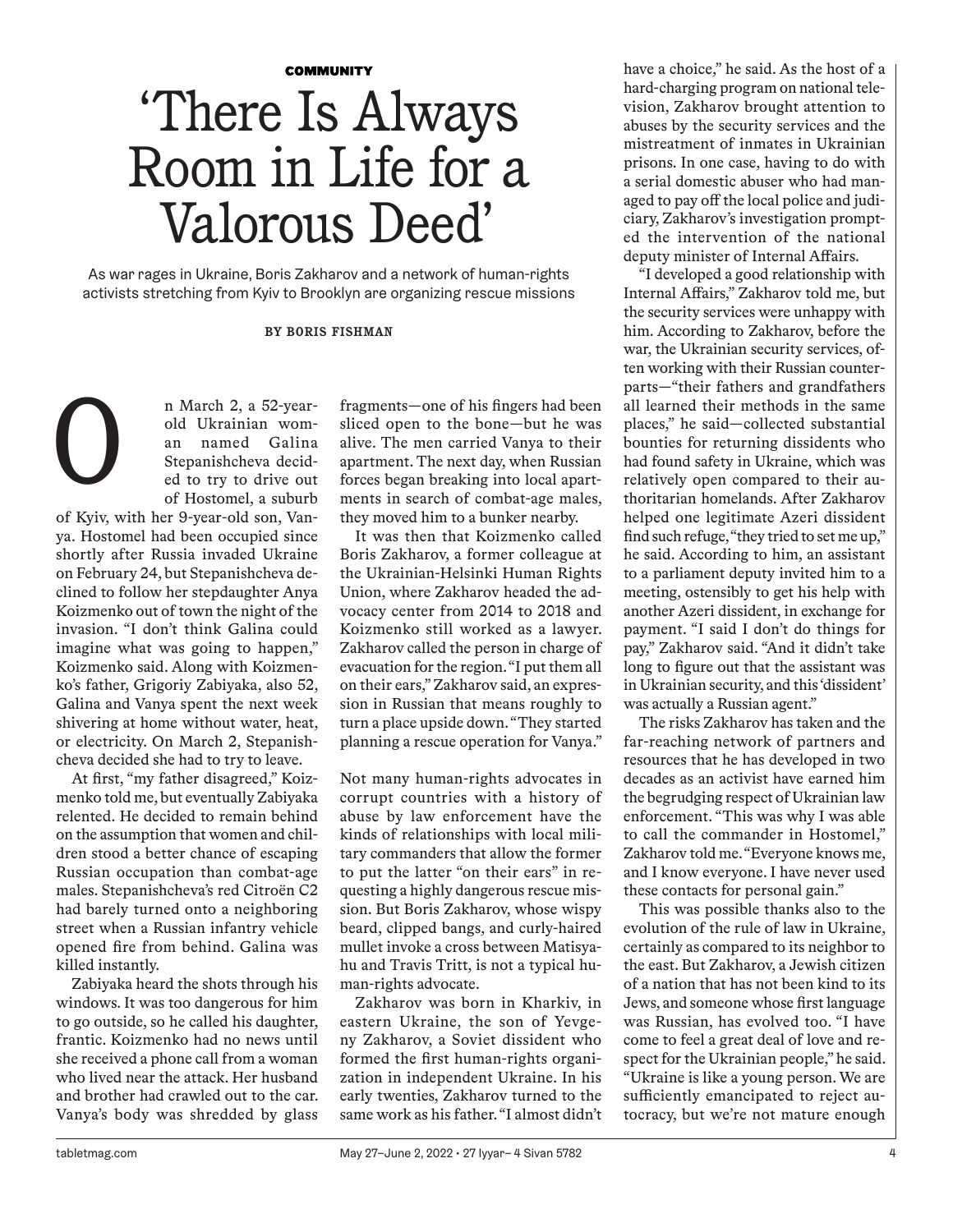to be self-sufficient. Our government is corrupt and our institutions are weak, but when it comes to people organizing themselves, we have plenty of will to say no to attacks on our freedom—that's why we're resisting so capably now."

After Russia invaded, Zakharov was eligible to leave the country despite being of combat age because he was the father of three or more children. (He and his wife Marina, a jazz musician, have five, three girls and two boys ranging from ages 2 to 19.) After evacuating his family to safety, however, he returned to Kyiv to join Ukraine's territorial defense. But then, he said, "I got a call from Inna."

He was referring to Inna Fershteyn, a childhood friend from Kharkiv, whose parents, also dissidents, had been close with Zakharov's. Three decades ago, their paths diverged. "Inna's family immigrated to the States, and we remained behind," Zakharov said.

It was Fershteyn who introduced me to Zakharov, as she knew I was trying to understand what was happening in Ukraine. I was born in Minsk, the capital of Belarus, when it was still part of the USSR, but the real reason for my interest was my connection to an older Ukrainian woman who, in the process of looking after my grandfather for more than a decade, had become a dear person to me and my family. In 2014, I followed Oksana to Ivano-Frankivsk, her hometown in western Ukraine, and there acquired the kind of adopted ex-Soviet home that Belarus, on account of its repression and stasis, never managed to be for me. In Ukraine, I found a country as flawed, corrupt, and struggling as its people were generally welcoming, down-to-earth, and mostly concerned with making a better life for the next generation. After much travel to Russia, it was a relief to encounter none of its insecurity complexes and self-aggrandizement. As the war dragged on, Zakharov and I began to speak almost daily. His willingness to open up, without airs or cynicism, to a disembodied voice across the Atlantic felt emblematic of my travels in his country.

Inna Fershteyn is an estate attorney in Brooklyn who believes she is called by

her Jewish faith to help those in need. As she says, "There is always room in life for a valorous deed." She had called Zakharov to ask how she could help those affected by the war. Zakharov told her that hospitals were falling dangerously short on key medicines. Fershteyn began to spread word throughout south Brooklyn, where hundreds of thousands of ex-Soviets live, and reached out to a local pharmacy to ask its owner to serve as a collection point for donations. Within a week, \$15,000 had come in, and a dozen boxes of antibiotics, wound dressings, and pain medication went off to Ukraine.

Over the following weeks, the childhood friends became partners in a cross-continental enterprise to help Ukraine. It was bureaucratically cumbersome to ship medicine from the States, so Fershteyn shifted to fundraising, and Zakharov became a humanitarian commuter, driving to Poland to purchase medications and military equipment and delivering them where they were needed in Ukraine. After just a month, with the help of several colleagues, they were feeding and providing financial assistance to nearly a hundred people in Kyiv and its suburbs; supplying medical equipment to hospitals in several cities; and evacuating people in need using vehicles they had purchased. Between these missions, Zakharov tried to help people like Anya Koizmenko.

Working in haste, Fershteyn, Zakharov, and their colleagues formed a group that took on a name as elemental as the work it was doing: World Help Ukraine. Soon, its Facebook page was brimming with posts like "Does anyone knows if volunteer can pick up 1 bulletproof vest from someone in a Kiev?" [sic] It was a round-the-clock effort. "For a month, I woke up at 6 a.m. and never got out of my pajamas," Sasha Krasny, a nonprofit consultant who has worked with World Help Ukraine, told me. "My kids have been raising themselves." In their effort to defend Ukrainian sovereignty against Russian aggression, its members, most of them from Ukraine, communicated with each other in the language of their Soviet childhoods, the same language that so many Ukrainians continued to use: Russian.

World Help Ukraine was only one of several such groups in south Brooklyn. The members of these groups share a powerful, idiosyncratic bond: Many are Jews who fled the Soviet Union because they were mistreated by Ukrainians. As such, they constitute perhaps history's first example of a persecuted minority undergoing substantial sacrifice to aid the people by whom they were once persecuted. In an equally powerful irony, their Ukrainian Jewish colleagues often have very different feelings about being Jewish in Ukraine.

"I can't not help," Fershteyn said. "But I feel uneasy as I do it. Ukraine did not love us." When Fershteyn's parents had tried to enroll her in a specialized music school in Kharkiv, they were told that a child with this last name would not be accepted. (Fershteyn is now helping to support a teacher from this school.) "Would the Ukrainians do the same for us Jews if the tables were turned?" she said. "I'm not sure." She mentioned that Ukraine had voted against Israel on nearly 40 occasions in recent years at the United Nations, and she referred me to an impassioned open letter that a fellow ex-Soviet Jew who has been helping Ukrainians wrote to Ukrainian President Volodymyr Zelensky, who is Jewish. Zelensky had just excoriated the Israeli Knesset for insufficient assistance and its neutral stance on the conflict, comparing the current plight of Ukraine to the Holocaust. The letter read, in part:

You feel that we owe you because you are Jewish ...

I guess we won't mention that your children are not only not-Jewish, but have, with your permission, been baptized …

We'll help ... not because you are a Jew, but because WE are Jews.

The relationship of Ukraine and its Jewry is long and grim. Some of the most significant movements in Jewish life, including Hasidism and Zionism, trace their origins to the country. It was also a place of routine slaughter of Jews. I grew up in Soviet Minsk on a street named for Bohdan Khmelnytsky, who led a 1648 uprising against Polish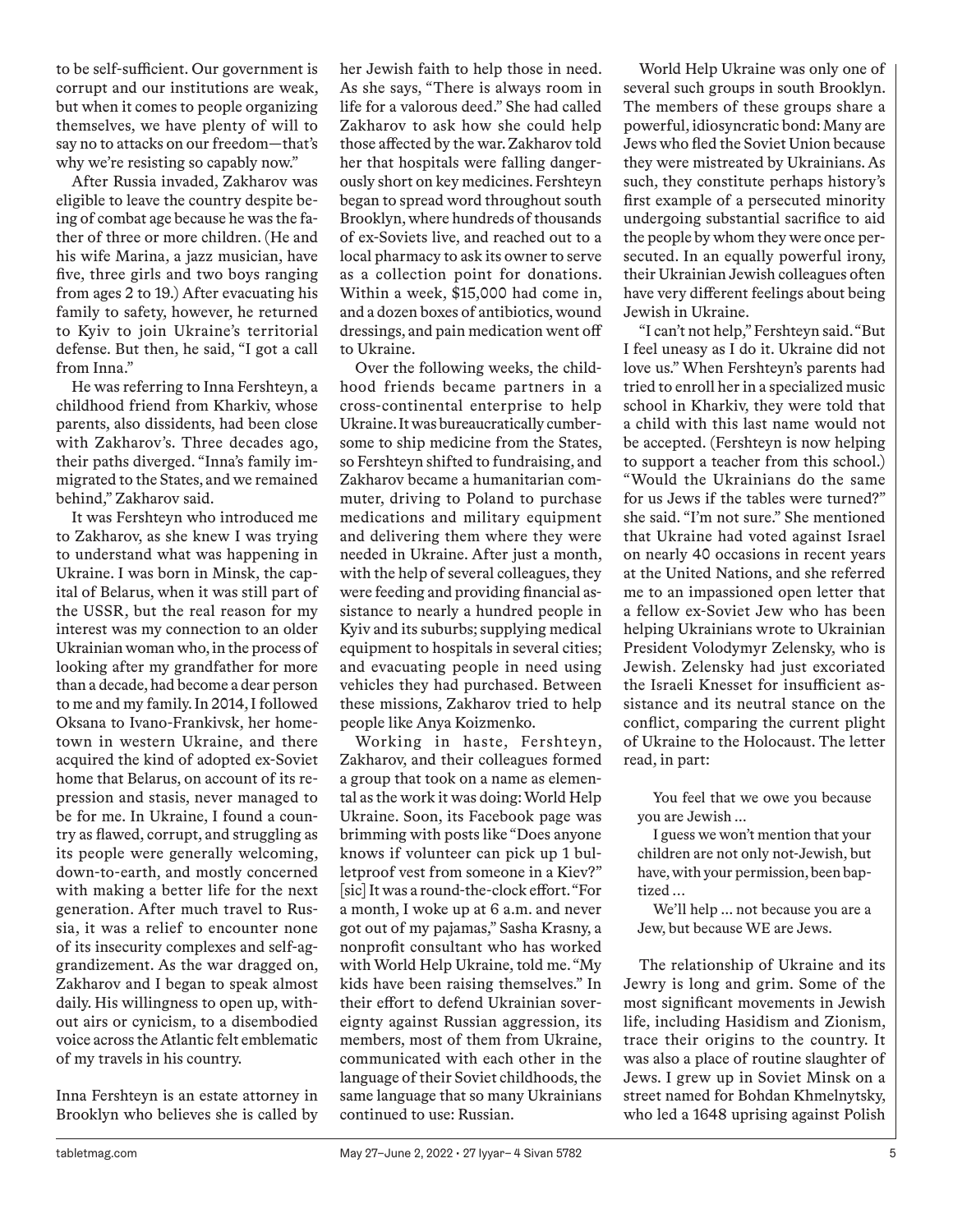domination, murdering between 15,000 and 30,000 Jews in the process. When I visited Ivano-Frankivsk in western Ukraine in 2014, I did not see a single commemoration of the fact that before the Holocaust, the town had a Jewish population of between 25,000 and 40,000 (65% of the city's population, by some estimates), of whom 100 survived. (Oksana's daughter lives in a town 150 miles away, named Khmelnytsky.)

Was this antisemitism or the oversight of people who still thought of what happened in the Soviet way, that is, as a collective loss without particularized suffering? (The Soviet Union punished commemorative singling out of victim groups during WWII.) Vladimir Putin's reason for invasion—the de-Nazification of Ukraine—was patently absurd, but so was the claim that it was invalid just because Ukraine's president was Jewish. "There were Ukrainians shooting at Jews at Babiy Yar," where more than 33,000 Jews were murdered in 1941, Fershteyn said, referring to the welcome German invaders received from some western Ukrainians, who were less concerned with slaughter of Jews than with assistance in undermining the Soviet occupation.

Zakharov is stranded between people like Fershteyn and those her group is helping. Despite his roots in one Russian-speaking city (Kharkiv) and residence near another (Kyiv), he has learned Ukrainian, in his country an act with more than the usual national overtones. I asked him whether his confederates in New York had failed to see a change in his country—whether in emigrating from a "backward" country to a more modern one, history had actually stopped for them, at least on the question of Ukraine's relationship to its Jews. Was what I had seen, or not seen, in Ivano-Frankivsk merely a holdover of the same Soviet mentality that led Zelensky to refer to the suffering of his ancestors at the hands of the Nazis as "the war" rather than "the Holocaust"? If Ukraine had changed, shouldn't I have seen more plaques in Ivano-Frankivsk?

"I grew up in a working-class part of Kharkiv," he said. "This Georgian kid and I, we used to get beaten up all the time. But Ukraine has changed a great "There are Jews serving in the Azov Battalion today, shoulder to shoulder. Part of it is that we have a common enemy. But it's also that Ukrainians have changed themselves from the inside."

deal. Antisemitism stopped being popular. It's just my impression, but after Jews emigrated en masse, there was less color in life. And Jews gained a positive association because their identities became vehicles for emigration." In other words, the reason may have been mercenary, but people wanted to be related to Jews.

"Today, we have some of the lowest levels of antisemitism in Europe," he said, citing research by the Association of Jewish Organizations and Communities of Ukraine. "It's not a daily reality for me, remotely. Ukrainians are a passionate people, but these days, in my experience, they avoid the extremities. We're all stomping our feet around the center." He insisted that the Azov Battalion—once the offspring of two fascist political parties and now a paramilitary unit of the Ukrainian Armed Forces that held back, Thermopylae-like, vastly superior Russian forces in Mariupol for nearly three months—has changed. "There are Jews serving in the Azov Battalion today, shoulder to shoulder. Part of it is that we have a common enemy. But it's also that Ukrainians have changed themselves from the inside."

Moments of crisis have been pivotal in that evolution, he argued. "It's development in peacetime that's difficult. The habit for paternalism takes over, the denial of personal responsibility, the idea that government should solve our problems. But progress comes in waves. It happened after 2004," when the Orange Revolution denied Viktor Yanukovych the presidency after a rigged election, "and again in 2014. I hope it will happen again after this war."

When speaking about his childhood friendship with Inna Fershteyn, Zakharov had used the word "unfortunately" to refer to the fact that his family remained in Ukraine while Fershteyn's parents managed to leave. But it was hard to imagine him wanting to be elsewhere.

On March 4, Zakharov received disappointing news: The commander in Hostomel "had called his people in the field, the people with Vanya in the cellar, even the Russians," Zakharov said. "They decided they couldn't do it. The place was encircled." On March 7, the Russians murdered Hostomel's mayor, Yuriy Prylypko, mined his body, and left it in the street. Only the intervention of a Russian soldier prevented the death of a Ukrainian priest who was intending to retrieve the body for burial.

There were about 150 people sheltering in the bunker with Vanya. "They took care of him as best as they could," Koizmenko said. "Bandages, iodine. I spoke to him once a day. There was no power, so you turned on your phone once a day, for two minutes. 'Vanya? *Da*. Alive? *Alive*. I love you. *I love you*.' And then you had to hang up." In the bunker, Vanya was surrounded by unfamiliar people trying and failing to keep private the business of humanity in confined quarters without the relief of utilities: "Grown men defecating right next to him, smoking right next to him," Koizmenko said, her voice trailing off.

Nearly a week passed this way. On March 9, Grigoriy Zabiyaka managed to reach the bunker and reunite with his son. The next day, Russian forces arrived at the bunker and forced all combat-age men to ground level. "They destroyed everyone's phones," Koizmenko said.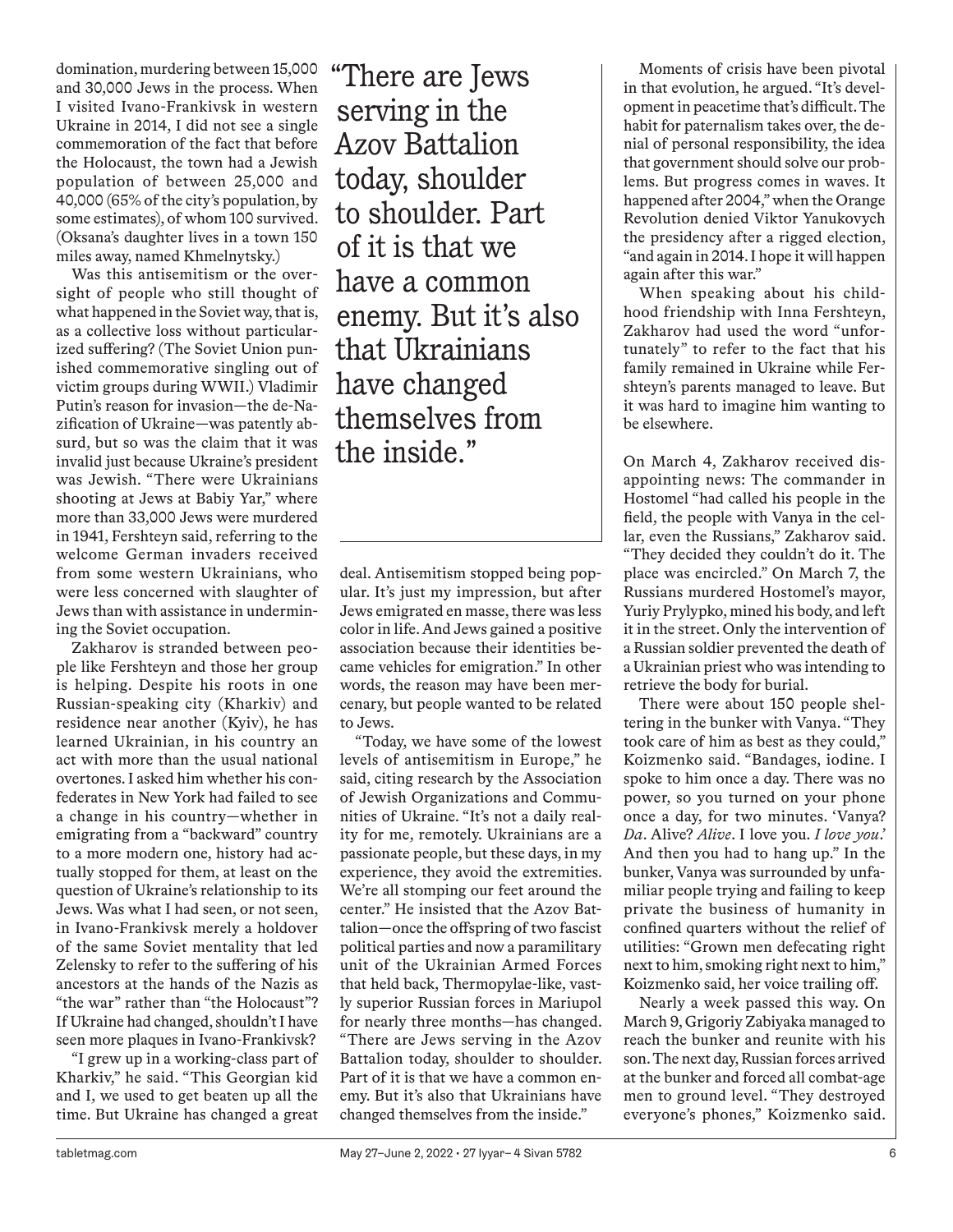"And they shot all around the men, like a mock execution. Vanya stayed in the bunker, but he was hysterical, because he thought that now they were killing his father." One of the soldiers nearly broke Grigoriy Zabiyaka's hand with the butt of his weapon. In the end, Zabiyaka and Vanya managed to leave the bunker, and Hostomel, thanks only to a humanitarian corridor authorized by the Russians.

The same corridor made possible the escape from Hostomel of another family known to Zakharov: Viacheslav Bodnar, a 56-year-old graphic designer who had done work for the Ukrainian-Helsinki Human Rights Union; Bodnar's wife, Inna; and his 84-year-old mother, Alisa Ivanovna. As Alisa Ivanovna couldn't walk—at various points, Bodnar used a pallet, a steel window grate, and a decommissioned chest freezer to haul her to the evacuation point— Bodnar sent out a distress call on social media. It reached Zakharov the morning after the Bodnars had managed to reach Kyiv.

Zakharov dialed S., a driver. About a month before the war, Zakharov, who did not own a car and took taxis into Kyiv for meetings, had ended up in S.'s taxi. S. shared that he was from Popasna, a small city of 20,000 in eastern Ukraine that had exchanged control several times in 2014, when Ukrainian forces battled pro-Russian separatists for the Donbas region, which the separatists, with Russia's covert backing, attempted to take over after Russia annexed Crimea the same year. (It is now an epicenter of the fight for the Donbas.) One day during the 2014 fighting, S.'s father had gone out for bread. While he waited in line—Popasna experienced severe food shortages as a result of the conflict—a shell launched by the separatists slammed into the queue, killing him. Before Zakharov got out of S.'s taxi after that first ride, he asked S. to contact the Ukrainian-Helsinki Human Rights Union for help investigating the killing, which the separatists blamed on Ukrainian forces.

S. did not call Zakharov until several days after Russia's invasion. "He felt unwell morally," Zakharov said. "He was looking for a mission. The territorial

defense didn't need him because in Kyiv, they were over-subscribed with people with combat experience. He needed to be useful."

Zakharov asked me not to share S.'s full name because now, in early April, S. was back in Popasna, which was under what Zakharov called "operational encirclement"—one road out remained under Ukrainian control, but it was under constant attack. S. had gone there because his elderly mother continued to live in Popasna, but he had failed to persuade her to leave. So he spirited out those who dared to try, driving back in as soon as he deposited them closer to safety. As a previous resident, S. was on the local conscription rolls, and the Russian military had already called on his mother to demand his whereabouts for mobilization. If he was discovered, he would be killed.

"You have to understand, this man was not some kind of Ukrainian patriot," Zakharov said. "He's a Russian-speaking person from eastern Ukraine. He used to work in Russia itself. Before the war, it didn't matter to him, freedom or no freedom, Maidan or no Maidan, Russia in charge or Ukraine. He's a simple person, a driver. Life pulled him into this story. Here, even if you're not interested in politics, politics will become interested in you."

On the way to the Kyiv apartment where the Bodnars had managed to find temporary lodging—and their first showers in two weeks—S. and Zakharov stalled at a checkpoint with a lengthy line. To put it modestly, Kyiv is not a grid; on a visit once, I retraced the same kilometer four times on my way from the metro before I found the address on the scrap of paper in my hand. But as a taxi driver, S. had come to know the city closely. He wheeled out of line and drove down side alleys and the wide walkways that border the massive apartment buildings common in this part of the world until they emerged on the other side of the checkpoint.

Zakharov himself carried Bodnar's elderly mother into S.'s vehicle. At a gas station where a column of evacuation vehicles organized by Zakharov awaited the Bodnars, Zakharov and S. helped them transfer their possessions and wished them an uneventful journey to the relative safety of Lviv, in western Ukraine. Zakharov and S. were returning to Kyiv.

"It was easy to help someone like Bodnar," Zakharov told me with characteristic serenity. "Getting people out of the occupied areas is the hard part."

On April 16, Zakharov drove to Poland to pick up a shipment of protective military equipment and medicines funded by World Help Ukraine. He was accompanied by a man named Gerd, a German volunteer from Düsseldorf who works at an oil refinery. "To him, all this is a monstrous injustice," Zakharov told me. "He was putting up refugees in hotels and feeding them out of his own pocket." After Gerd, who is not Jewish, reached out to the Central Council of Jews in Germany, the umbrella organization of German Jewry, he was connected to Zakharov. Gerd convinced his employers to send gas masks and chemical protective suits, then decided to help Zakharov by driving. Gerd was attempting to rectify a more recent sin than the Holocaust. In his view, Germany's former Chancellor Angela Merkel had encouraged Putin by sacrificing morals to business interests even after the annexation of Crimea; in his opinion, Olaf Scholz, the current chancellor, was no different.

Zakharov's ultimate destination was his hometown of Kharkiv, on the opposite end of Ukraine, only 25 miles from the Russian border. "It is rainy and bomby in Kharkiv today," he wrote me in English on WhatsApp as he and Gerd approached the city on Easter Sunday. Up ahead of them was a vast, bone-colored mushroom cloud caused by explosions in the city center. Zakharov hadn't told his family where he was going.

In recent days, Russian forces had focused on shelling the residential neighborhood of Saltivka, in northeastern Kharkiv. Citing the neologism of a colleague, Zakharov refers to this as "urbicide"—a variation on genocide through the destruction of urban infrastructure and mass random terror against civilians. "It's a bedroom community," he said. "Nothing but schools,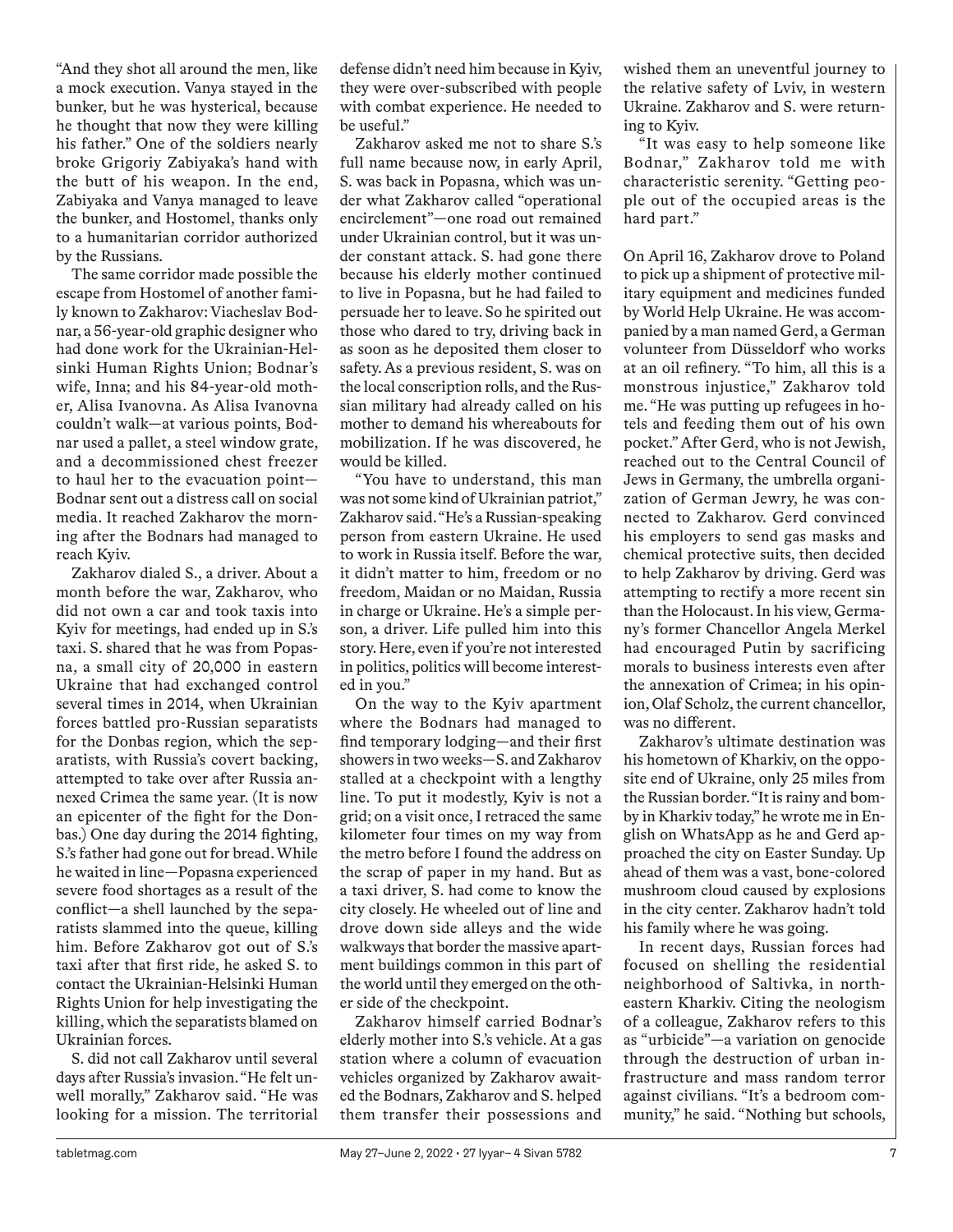hospitals, and those old Brezhnev-era concrete-panel apartment buildings."

"I've never seen such resistance in my life," Zakharov told me on the phone, after returning home. "If the water main is disrupted, the firefighters, the service workers, the volunteers to clean debris are there in minutes. They just show up out of nowhere. People are even planting flowers under bombardment. People have become very close. We never had this before. The various groups in town never agreed on anything."

In security-camera footage from Kharkiv he shared with me, a stylishly dressed woman walks down what looks like the courtyard of one such complex, a grocery bag in each hand. As a shell explodes, and several other pedestrians in the frame scatter for cover, she continues walking with straight-backed defiance. In a moment, two shells explode on either side of her, and she crumples to the ground. Then she rises, grocery bags still in hand, and continues walking.

"It was a very spiritual visit," Zakharov said. "It has never been such a dear city to me."

Zakharov returned to Kharkiv to deliver humanitarian supplies in late May. His visit coincided with Russian shelling that killed nine people, including a five-month-old boy. From there, he went to the front line in Donbas to deliver a drone. I asked him how Ukrainian troops were faring.

"They are well provided for," he said. "Half the country is fighting and

the other half is working to get them what they need. There's an enormous horizontal web of support. Our government is weak, so from a distance, all this grassroots initiative looks like chaos to someone like Putin. He thought he could come in and take it in three days. Well, we loaded our guns and went off to fight. Businessmen, intellectuals, IT people, musicians. My friend was a bassoonist. Now he operates a rocket launcher."

Will was high, and so was morale, Zakharov said. There was only one thing Ukrainian troops lacked: the weapons to win.

*This article was originally published on June 2, 2022.*

# **ARTS & LETTERS** 'The Northman' Is 'Hamlet' for Silicon Valley

Robert Eggers' new film is a techno-shamanistic reversion of Shakespeare's wordy ambivalence by way of 'Game of Thrones'

**BY MARCO ROTH**

*he Northman* is one of those high concept, medieval sword and sorcery movies that unintentionally offers an insight into our

present-day civilization— in which the unceasing advance of technology, the triumph of the algorithm, and the continued quantification of anything and everything through advanced statistics has been accompanied by a widespread and heterogenous cultural reengagement with the primitive, the pre-rational, the mystical, and the proto-civilizational. Something like this T

mix courses through pop-cultural phenomena like *Game of Thrones*, the burgeoning genre of intensively researched witch novels, the popularity of Yuval Noah Harari, the revival of psychedelics, the myriad varieties of mysticisms and apocalyptic visions, new and old, including Eastern religions, Hasidism, goddess cults, crystals, energetic healing, QAnon, and Scientology—American society now, as in Puritan and Anabaptist times, consisting of one big grab bag of cults. *The Northman* eagerly participates in some of the sillier versions of contemporary neo-primitivism ("My earth magic will aid your sword of fire" is an actual line in the movie and of course foreshadows sex), but also manages to be one of its more serious aesthetic achievements to date.

Conceived and directed by the American filmmaker Robert Eggers (whose directorial début *The Witch* peered into the mind of colonial New Englanders) the movie stages an ur-*Hamlet*, a version of the Amleth legend that circulated in various northern European oral and written forms for several centuries before finding its way to the artist conveniently known as Shakespeare. Up until quite recently—and since the late 18th century—*Hamlet* (the Shakespeare play) had been interpreted by Goethe, by Hegel, by Hazlitt, by Coleridge, and by Freud, among others, as a paradigmatic modern tragedy of ambivalence, a drama that stages the impossibility of right action. The play was not just another *Revengers Tragedy* in Thomas Kyd's earlier Renaissance version, but, according to Laurence Olivier's pithy, middlebrow, midcentury-modern gloss, "the tragedy of a man who can't make up his mind." Shakespeare introduces "conscience"—then nearly synonymous with "consciousness"—as a player in its own right, who responds to works of art ("the play's the thing in which to catch the conscience of the king"), and famously "makes cowards of us all."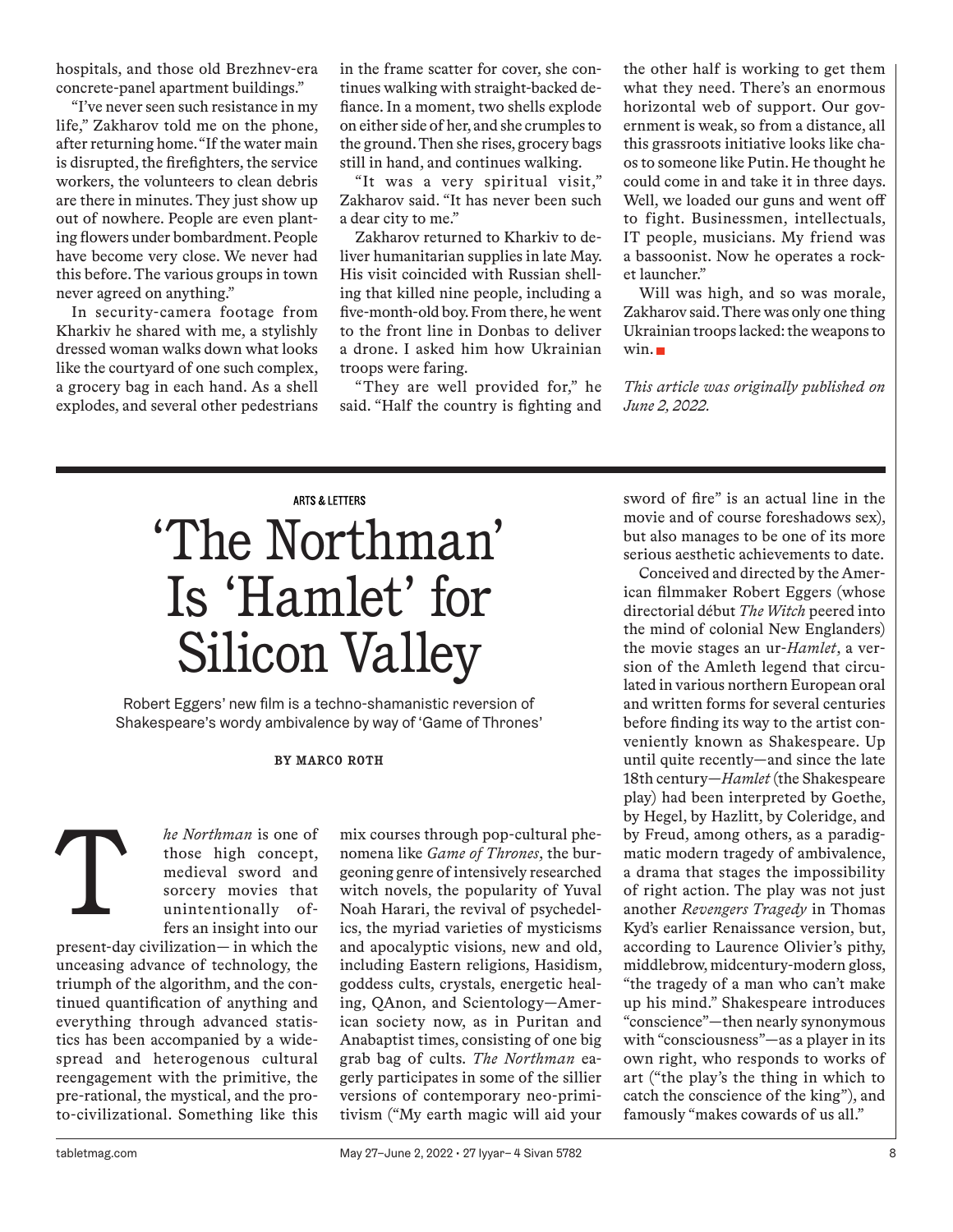The causes of all this hesitation could be found in *Hamlet*'s world: still Christian but also secular, skeptical and self-questioning, the characters caught between impulse and thought, belief and evidence, desire and everything that comes between desire and its realization, which are mostly words (*Hamlet* is Shakespeare's wordiest play). When Hamlet surprises Claudius at prayer, Claudius is talking (to himself and the audience) about how he cannot pray but only pretend to do so. This kind of prayer isn't really an action, "words without thoughts never to heaven go," but since Hamlet's senses alone can't distinguish between simulation and sincerity, he hesitates over this prime opportunity for vengeance, lest he send Claudius to heaven and so eternally reward him for killing his father.

At the equivalent moment in Eggers' film, Amleth comes upon his uncle Fionir as he's trying to ravish a slave girl, who escapes by smacking him in the face with her bloody menstrual rag. The woman's blood reminds the hero of a witch's prophecy foretelling he will face his uncle at "a lake of fire" and the time is not yet ripe for revenge. So much for ambivalence.

What interests Eggers, instead, in his revision, is something more literally "profound." Claudius is saved by theological anxiety; Fionir by the more raw emotion of disgust. Throughout, the movie aims to recreate and also speak to these animal-brained emotions that power the occult—not just disgust but fear, hunger, lust, and bloodlust. Its focus is on how deep beliefs get instilled in us pre-consciously and thus generate an enchanted world of "true magic."

The question for the cultural critic is why all this neo-primitivism, and why now? Once upon a time, the rewriting of a gory Norse tale and its transformation into a paradigmatic drama of modernity was seen as a crowning human achievement. Now, the un-Shakespearing of *Hamlet*—returning the drama to its primitive origins—is taken to be a kind of progress.

Eggers attempts an anthropology of vanished Viking culture that also acts as an investigation into what New Age

types would call "the warrior archetype." The first hints of his method are subtle. After a false-start, kitsch opening—a volcano and a voice over "prologue" uttered in growled, Nordic-accented consonants— the filmmaker cuts to a black screen and hits the audience with the disorienting, dissonant blasts of a Viking horn that we soon learn announces the return of the king from his raids. This use of period sound—the movie has no other soundtrack—is almost a straight steal from one of cinema's great folklorists, the dissident Soviet director Sergei Paradjanov and his *Shadows of Our Forgotten Ancestors*, which begins a dreamlike retelling of an old Ukrainian Hutsul legend with the equally mind-bending notes of a Carpathian Alpenhorn.

Paradjanov's oeuvre was devoted to the preservation of various minority traditions threatened by the Soviet drive to mass produce a modern communist collective subject. The sociopolitical stakes of Eggers anthropological interests are less clear, even as he adapts elements of Paradjanov's pioneering folkloric filming style. *The Northman*'s main actions are a series of rituals—intercut with moments of intense violence. We see young Amleth, crucially a pre-pubescent boy instead of Shakespeare's sulky university student, go through a manhood initiation at a forest shrine with his father. This involves acting like dogs, ingesting a psychedelic potion, farting and belching to prove one is a man and not a beast, all under the supervision of an Odin priest. The warrior code of familial loyalty and vengeance newly inscribed in him, he then witnesses his father's brutal murder at the hands of the uncle, the massacre of the old king's loyal household, and watches his mother carried off as war booty. He barely escapes himself, rowing out into the mists of a fjord with a single mantra to keep him going, "I will avenge you father, I will save you mother, I will kill you Fionir."

The beat of the oars gives way to the beat of drums and chants, as Amleth, now a young man, has been adopted by a group of Berserkers, Viking warriors who transform themselves into Wolf Men, on the eve of battle. What

the soliloquy was to Shakespeare, the ceremony is for Eggers, and he devotes as much screen time to it as the sacking of the ninth-century Russian village that follows.

Here, something that we might call "conscience," in the modern sense, appears to intervene. While his Wolf Men colleagues are busy raping women and rounding up the young boys of the town to lock them in a barn and burn them all to death, Amleth can only watch. The camera tracks the fate of one young boy, in particular, who's meant to remind us of young Amleth and might even be played by the same actor. After the atrocity, Amleth leaves the Viking feast and wanders in the ruined village until he comes to the burnt husk of the barn. There he apparently has a visionary encounter, shot in black and white, with a native Rus witch who restores his "last teardrop," taken from him during the initiation ceremony with his father. She also reminds him of his destiny to avenge his father and kill his uncle.

The fate of the anonymous village boy and his fellows becomes the reawakening trigger of what we have almost too casually learned to call "trauma." It's also the moment that Aristotle believed to be a constitutive part of tragedy, known as "recognition" (*anagnorisis*). The scene offers a chilling reminder of how uncanny and haunting trauma really can be, at a visceral level. Felt as "too real," it can only be experienced through estrangement and disassociation. By trying to show us how trauma feels from the inside, however, the witch scene also activates a particular kind of cognitive dissonance for the audience, situating us both inside and outside the events on screen. The dissonance occurs because most of us retain just enough of the late 18th-century concept known as sympathy. We

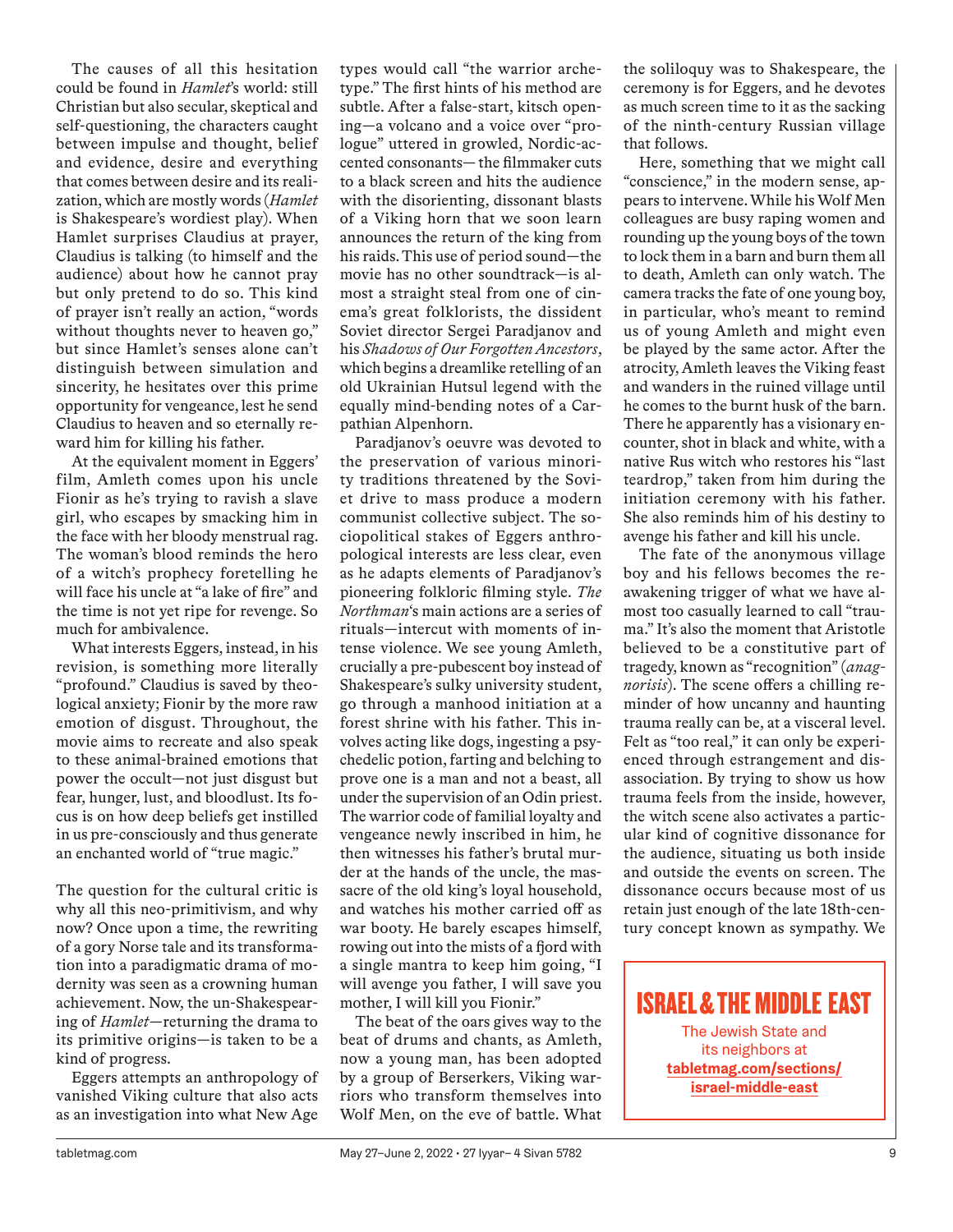understand that Amleth has just been complicit also in murdering the child he was and the rape of women who might have been his own mother. Whatever our emotions are for the victims in this scene, we can also extend that sorrow to the perpetrator.

But there's a gulf between how the audience sees and understands this moment and how *The Northman* shows it to us. The sympathy we feel is secondary and also beside the point. Eggers tries to go beyond mere dramatic irony (where the viewer knows more than the actor) and leads us into a dissonant "historical" irony that puts the audience's assumptions at risk. Instead of mourning the child he was, of being able to feel for the victims of his own Berserker blood lust, the return of the tear only offers Amleth a partial rehumanization; it restores memory and a knowledge of his purpose but not anything like what a contemporary audience would understand to be "self recognition." His "human self" is restored but only to the extent that it remains tied to the old code imprinted in each oar stroke, each beat of the drum.

The original *Hamlet* was hung up on a modern question about truth: If your father's ghost appears to you and tells you to avenge him, what other proofs are required before carrying out that wish. *The Northman*, however, dwells comfortably within our postmodern cynicism about truths and rights. In her only real speaking moment in the film, Nicole Kidman as Amleth's mother, Gudrun, delivers a powerful rebuke to Amleth as he tries to "save her"; she reveals that she was already a captured war bride and Amleth the product of a rape. So she too has a vengeance story of her own. Society is only a sham of organized bloodthirsty interests in competition with each other for preeminence. The only division that matters is between who wields power and who is dominated. Almost everyone in this world is a kind of revanchist who nurtures a deeply held grievance, and deep down we are all just following one or another kind of predatory animal script. Man is wolf to man and sometimes woman is too.

This is *Hamlet* by way of Jung and

Mircea Eliade, champions of the archetypal over the individual. Prince Amleth's tragedy here is not that of a modern, ambivalent self but of someone upon whom the actions and rituals of his time have been all-too-deeply imprinted. Amleth is either "not fully human"—a wolf-warrior, monster automaton—or the warrior prince who must make himself a literal slave in his uncle's house to achieve a foretold end. The program either runs in an endless error loop of savagery or terminates according to a pre-written script with violence harnessed and rightly aimed.

The result is something like ancient Greek classical tragedy more than the Renaissance version: Amleth can no more avoid revenge than Oedipus can avoid solving the riddle of who's responsible for the pollution at Thebes. The tragedy arises from people acting in accordance with their inscribed purpose within a defective social order. What looks like tragedy to us from the outside might feel like something different from the inside—consider, for example, the sacrifice of Isaac from the standpoint of the true believer, as both a supreme test of faith and an ordeal.

Eggers is trying to switch one kind of interiority—Hamlet's debates with himself—for another. What is it like to fully inhabit the spirit of a Viking fated to avenge? The madness of this Amleth, as opposed to his modern Shakespearean counterpart, comes from accepting his role too well, not because things are sicklied over with the pale cast of thought.

As the movie switches to Iceland, where the uncle has moved his household, Eggers gives us more rituals—another psychedelic shaman, a primitive "hurling" match, a springtime orgy, a Viking funeral, alongside generous helpings of Icelandic natural scenery. Once the movie drags towards its bloody conclusion, Eggers risks an anachronism for the sake of dramatic tension legible to contemporary audiences—a love interest. The Ophelia story is an artifact of the modern (i.e., Shakespearean) version. In this case, Amleth falls in love with one of the Russian slave girls he stows away with to Fionir's homestead in Iceland, she of the "earth magic," and also of the menstrual rag. The feminine archetype comes in to offer a different code, that of survival and human flourishing. She holds the antidote to the poison between Amleth's ears; but can he accept it?

Unlike the case with Paradjanov's anthropological films, which tried to translate how traditional cultures told their own stories into the modern medium of cinema, there's no intention here to preserve or revive pagan Nordic folkways. Neither is Eggers suggesting we should or can become authentic Northmen in order to resist the suffocating conformity of a majority culture, after the manner of the neo-Nazi right or versions of the pro-indigenous left. Indeed, the psychology offered in *The Northman* conforms in all sorts of ways with the closest thing we have to a majority norm—the Silicon Valley view of how minds work. We are just infinitely suggestible bots, running software written for us at a level below spoken language—codes made up of genes and primal experiences.

The movie additionally crystallizes something about our contemporary techno-barbarism. As recent events have shown—from the school shootings in Texas, the atrocities at Bucha, the Bataclan atrocity in Paris, the mass shootings in Buffalo and the Pittsburgh and Texas synagogues (also the crimes of that present-day Northman, Anders Breivik)—just about anyone can be conditioned to believe they are under existential threat from a host of outside forces and come to style themselves an avenger, a lonely warrior on a predestined mission. This is not a matter of people believing what they want to believe, but about how ready we are to believe what we are told, provided the telling has sufficient force or algorithmic stickiness. What we want then changes on account of these beliefs we receive at a level beneath conscious thought. Technology can create this hypnotic state as much, if not more easily, than any shamanism. And they may even work together.

*This article was originally published on May 31, 2022.*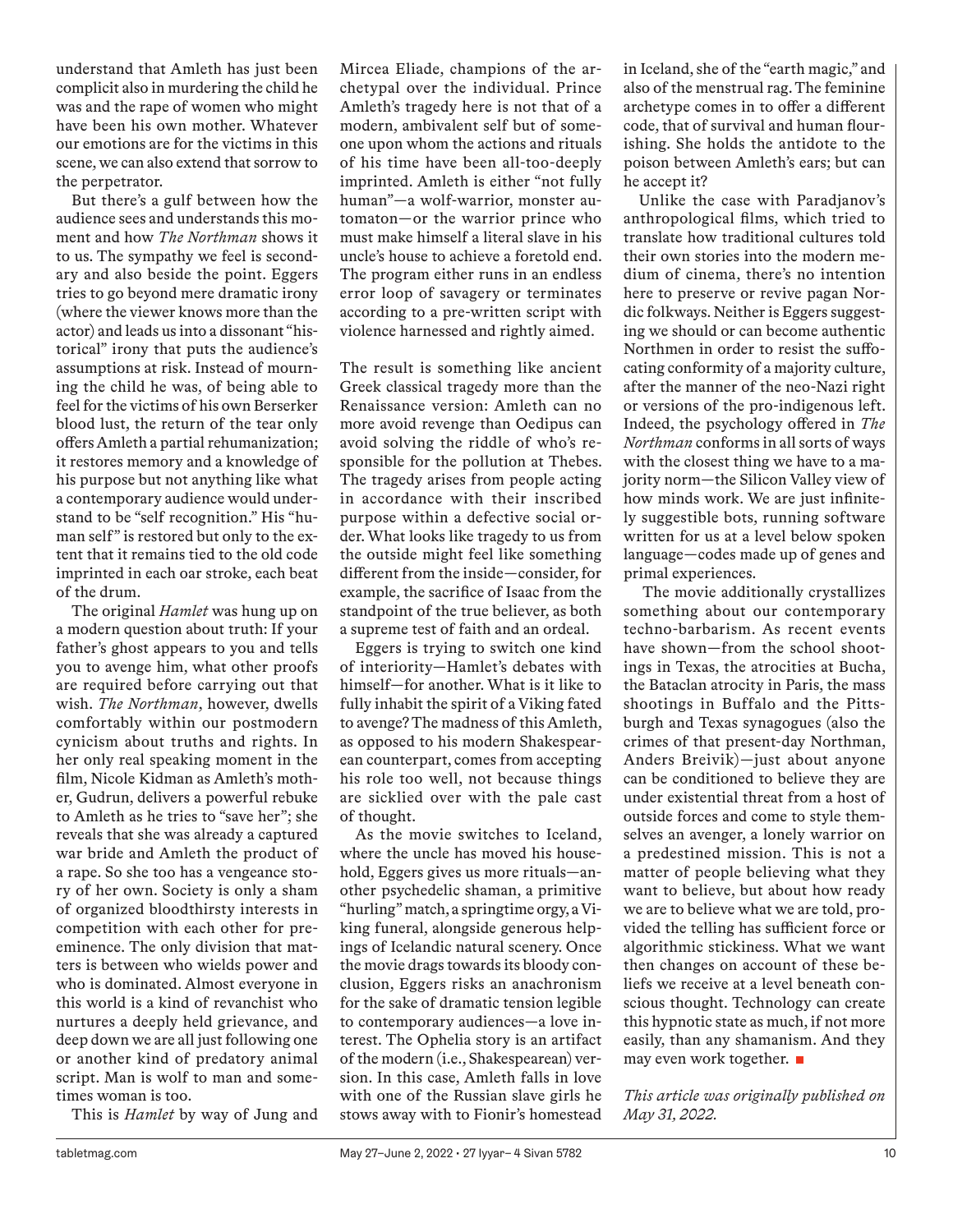EDITED BY JACOB SIEGEL AND SEAN COOPER

# **THE SCROLL**

We read the Internet all day so you don't have to

→ Jurors in Virginia have concluded that **Johnny Depp had been defamed by his ex-wife Amber Heard**, and have awarded the actor \$15 million in damages. The lawsuit began with Depp suing Heard for \$50 million after she called herself a "public figure representing domestic abuse" in a 2018 article for *The Washington Post*, which led Heard to countersue Depp for \$100 million. **The verdict was delivered Wednesday after a six-week trial** during which the former couple, who met while filming a movie, traded claims of physical and emotional abuse and fed the most private and scurrilous details of their marriage—Depp accused his ex-wife of both defecating in their bed as a form of revenge and cheating on him with billionaire Elon Musk, and Heard alleged Depp was an abusive drug addict directly into the media machine.

→ **San Francisco will spend \$6.5 million to end trans homelessness in the next five years**. "Transgender, non-binary, and gender nonconforming San Franciscans are eighteen times more likely to experience homelessness compared to the general population, and we know that the rates are even higher for our minority trans communities," said Mayor Breed in a statement. This program comes after intense scrutiny of another \$160 million San Francisco program previously mentioned in The Scroll, which subjected the 6,000 residents of the program's single-room-occupancy housing to a "a pattern of chaos, crime, and death," according to an investigation by the *San Francisco Chronicle*.

→ Gathering on Wednesday for its annual shareholder meeting**, Amazon's investors approved a \$212 million compensation package for CEO Andy Jassy while voting against 15 proposals that would improve worker safety, worker pay, and worker rights to organize, as well as environmental and customer privacy policy**. Investors were unmoved by the four warehouse workers who attended the meeting and pitched some of these proposals directly, including one who suggested doing away with the warehouse quota system, which tracks workers' productivity and activity rates—a practice the worker called "exploitative and dangerous" and that, according to Washington state regulators, is the direct cause of many injuries in the factories.

→ College enrollment dropped precipitously this past spring, with **662,000 fewer students enrolling in bachelor's degree programs than in Spring 2021**—a 4.7% decline that suggests students are rethinking the benefits of getting a diploma. The numbers come from the National Student Clearinghouse Research Center and suggest "it's more than just the pandemic" and "more than just low-income communities that are primarily served by community colleges," the center's executive director, Doug Shapiro, told reporters.

→ Buried beneath the dense foliage of the **Amazon jungle are the ruins of vast and complex earthen cities constructed by the indigenous Casarabe people between 500 and 1,500 years ago**. These findings, made by helicopters equipped with lidar equipment that maps densely covered terrain using lasers, were published in *Nature* and indicate that, contrary to the narratives that frame Amazonia prior to Hispanic colonization as sparsely populated with simple settlements**, there were flourishing cities lined with sewage and irrigation systems that were linked to other such cities by an interurban highway**. Researchers discovered that these 11 settlements, some of which are almost a thousand acres in size, once bustled with almost 1 million inhabitants.

#### **THE REST FROM THE BACK PAGES**

**"The purpose of this is not to make money for Alibaba. It's about how we can contribute to our commitments" to the environment, Evans assured the audience of fellow corporate humanitarians at Davos.** 

**A campaign to turn the surveillance of a billion consumers into a commodity is about making money, no matter how much Evans might say otherwise. Indeed, the carbon tracking of consumers and vendors alike is an existential need for many companies, as the U.S. Securities and Exchange Commission announced in March that it would begin requiring publicly traded corporations to disclose their greenhouse gas emissions and "carbon price" for doing business. For now, at least, the measurement of those emissions and environmental impacts is largely left up to the companies and to the popular firms who help them satisfy these vaguely defined requirements, providing giants like Alibaba a terrific opportunity for new lines of business, just as unstable supply chains and vulnerable trade alliances threaten their established revenue streams.** 

**Indeed, carbon credits for vaguely defined "green products" are essentially unregulated—just like the many surveillance technologies baked into the platforms we now all use every day for daily tasks—and allow those who get into them first the chance to define the standards of engagement that are most favorable for their own monopoly position.** 

**—Sean Cooper**

#### **SUBSCRIBE TO THE SCROLL**



Point your smart phone camera at the QR code to recieve The Scroll in your inbox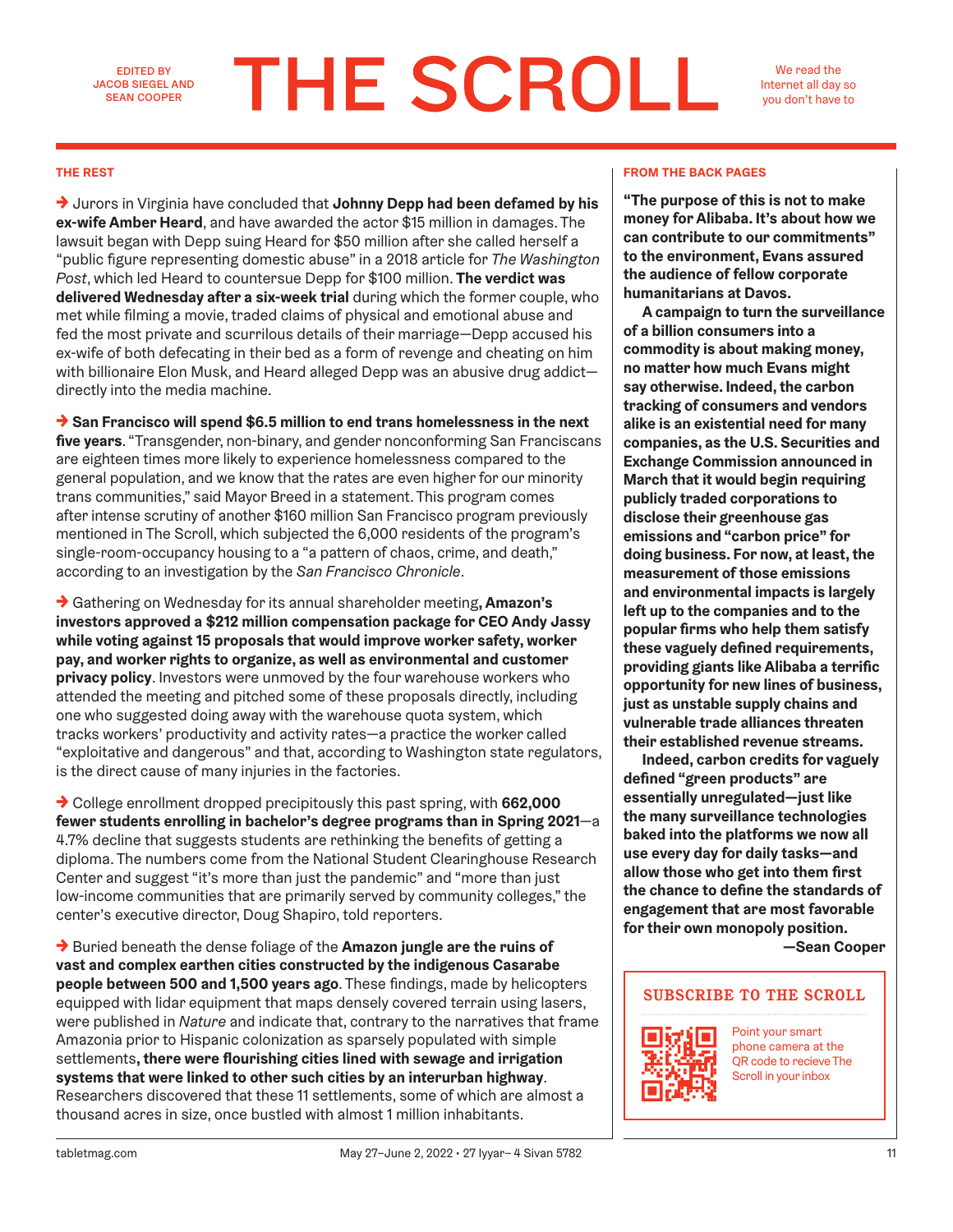**ARTS & LETTERS** 

# The Founding Mother of Sapphic Hollywood

Crimea-born actress Alla Nazimova was once the highestpaid film actress in the world. After a series of scandals and box-office flops, her name is mostly lost to history.

#### **BY SAMANTHA SHOKIN**

n the late 1910s, Crimeaborn theater star Alla Nazimova became the highest-paid movie actress in the world, earning a staggering \$13,000 a week

with Metro Pictures, the forerunner of today's MGM. Billed as "The World's Greatest Actress" and associated with some of the most noteworthy (and notorious) celebrities of her time, Alla was poised to go down in history among the most revered movie icons of the 20th century. And yet, despite her tantalizing life story, vampy looks, and unparalleled talent—and even despite achieving posthumous cult status as the "founding mother of Sapphic Hollywood," coining the phrase "sewing circles" to describe her secret society of lesbian and bisexual actresses—today she is all but forgotten. I

How is it that a world-class actress who befriended the likes of Emma Goldman, studied under Stanislavski, cast a pre-famous Valentino in her movies, and built an estate that became home to Hollywood's nascent LGBTQ community is a mere historical footnote today?

According to her unpublished memoirs, painstakingly detailed in the definitive biography *Nazimova* by the Hollywood screenwriter Gavin Lambert, the early years of Alla's life were marked by extreme physical and sexual violence. Alla was born Adelaida Leventon to parents Yakov and Sonya in Yalta, Crimea, in 1879. Her father Yakov, a poor Jewish pharmacist from Ukraine, regularly subjected both her and her mother to

lashings and verbal abuse. After her parents divorced, Yakov forbade Alla from ever speaking about her beloved mother, traumatizing her for life.

In 1882, Yakov relocated his family to Switzerland, fearing pogroms that had been sweeping from Kyiv to Odesa. Because he never revealed to his children that they were Jewish, it would be years until Alla would understand the true impetus for this move. In 1888, at age 10, Alla rejoined her remarried father in Yalta. Newly well-to-do after earning the endorsement of the tsar, he enrolled Alla in violin lessons but forbade her from performing as Adelaida Leventon lest she disgrace the family name. Determined to perform, Alla assumed the stage name Nazimova, inspired by a heroine from a Russian novel. Her scheme worked and the name stuck.

Alla used performance as a means of escape and showed a natural talent for acting from an early age. At age 17, she moved to Moscow to study acting under director and dramaturg Vladimir Nemirovich-Danchenko, who founded the Moscow Art Theatre with his colleague, the famed Konstantin Stanislavski, in 1898. As a student, Alla was introduced to Stanislavski's famous acting method when it was still in its early stages of development, and she would draw from it throughout her career.

Alla soon fell upon hard times and resorted to prostitution to make ends meet, becoming the mistress of a wealthy admirer whose generosity enabled her to focus on her acting. After leaving the Moscow Art Theatre in 1899, she began acting in the provinces and rushed into a marriage with a penniless actor named Sergius de Golovin, only to begin an affair with Pavel Orlenev, a legendary theater actor and director, a year later. Alla steered Orlenev to great personal success by bringing the play *Ghosts* by Henrik Ibsen to his attention. To return the favor, Orlenev cast her in Evgeny Chirikov's *The Chosen People* (also translated as *The Jews*), a daring production that served as a counterattack to the government-backed, virulently antisemitic play *The Swindlers*, then in the second year of its Moscow run.

Though starring in Chirikov's play ultimately set Alla on a path toward stardom*,* by doing so she risked not only outing herself ethnically but also being accused of promoting "audacious conduct"—then a criminal offense for Jews. Just a few hours before opening night, Cossacks arrived at the theater with an order from the tsar forbidding the performance. After the incident, Orlenev took his friend Maxim Gorky's advice to stage only government-approved productions from then on, putting him in good enough standing to take the company on a European tour. This was a wise move: The tour's success eventually brought the company to New York, where Orlenev debuted *The Chosen People* with the newly self-proclaimed "Madame Nazimova" as his leading lady.

With thousands of immigrants arriving in New York, Broadway was fertile ground for ethnic theater, and *The Chosen People* became a hit with multinational Jewish audiences—among them, the radical anarchist Emma Goldman. Goldman was so taken by Orlenev that she became the troupe's PR manager and fundraiser. Meanwhile, Alla returned to Russia, ostensibly to recruit more actors, though she soon dashed off to Paris to begin another affair, this time with artist Maurice Stern. Still technically married and knowing accusations of infidelity could ruin her career, Alla returned to the United States with her marital status tightly under wraps.

After returning from Europe, an impatient Orlenev pushed Alla to her limits sewing costumes, translating, and stage managing on top of acting. Hollywood historian Jon Ponder writes that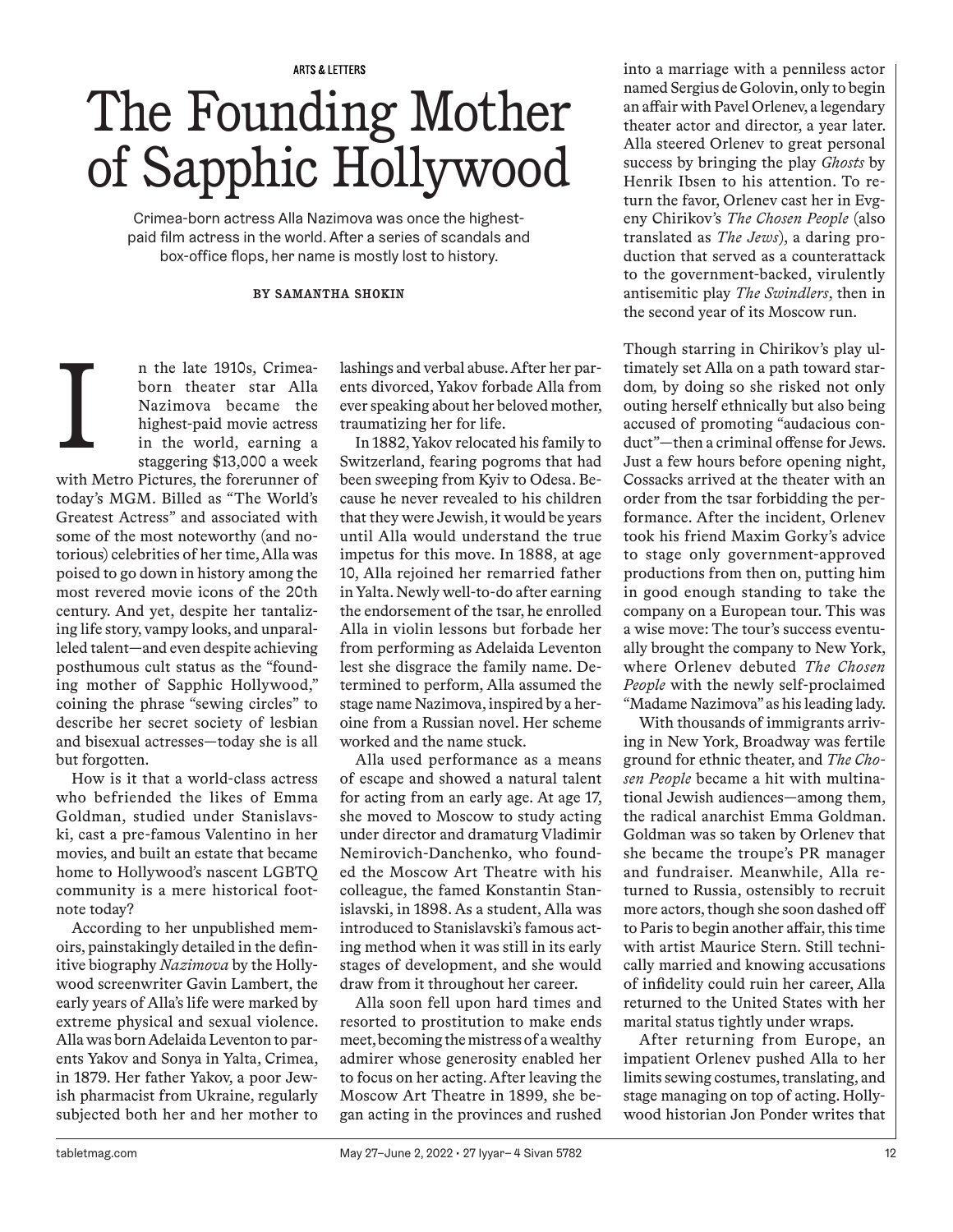#### **The Jacob's Ladder**

#### **Denise Levertov, 1961**

The stairway is not a thing of gleaming strands a radiant evanescence for angels' feet that only glance in their tread, and need not touch the stone.

It is of stone. A rosy stone that takes a glowing tone of softness only because behind it the sky is a doubtful, a doubting night gray.

A stairway of sharp angles, solidly built. One sees that the angels must spring down from one step to the next, giving a little lift of the wings:

and a man climbing must scrape his knees, and bring the grip of his hands into play. The cut stone consoles his groping feet. Wings brush past him. The poem ascends.

*Read Jake Marmer's commentary on this poem in his new poetry column in Tablet.*

by that point, Alla's relationship with Orlenev was strained and that he was a "serial philanderer," "alcoholic binger," and possibly bipolar. His newly founded theater company Lyceum was on the brink of bankruptcy but opened with enough critical praise to convince his backers to organize a relief fund that enabled the company to go on tour. But just as Alla was gaining critical acclaim, Orlenev was arrested for grand larceny, charged with diverting relief funds to his own pocket. Released on bail and publicly humiliated, he returned with his company to Russia without Alla, marking a major turning point in her career.

On May 14, 1906, just days after

Orelenev sailed back to Russia, Alla signed a five-year acting contract with the Shubert family, founders of the Broadway district, ensuring her financial security and a promising career. Staking her future on her English-language debut, she began intensive language lessons and demanded to play the title role in Henrik Ibsen's *Hedda Gabler*, about a woman trapped in a loveless marriage. Despite Lee Shubert's protests that "Ibsen is not a money-maker," Alla had the final say and even convinced him to allow her to direct her own debut—unheard of for an actress at the time.

Again, Alla's intuition was spot-on. Critics hailed her startlingly imaginative performance. An 18-year-old Eugene O'Neill saw the production 10 times, recalling later how the experience opened "an entire new world of drama for me … of a modern theater where truth may live." Two months later Alla debuted in *A Doll's House* and, in 1907, *The Master Builder*, both by Henrik Ibsen, whose work was becoming popular in the States, thanks to her*.* By 1910 Alla's name was officially appended to the Thirty-Ninth Street Theater.

Audiences were obsessed with the dangerous, seductive siren image that Alla's producers had cultivated—but according to theater scholar Robert A. Schanke, the image was merely a front intended to dispel rumors of Alla's bisexuality. Tired of the Shuberts' patronizing, Alla turned down their offer to renew her contract and signed on instead with star-maker Charles Frohman. From there, she went on tour as the exotic vixen in *Bella Donna*. Writes Schanke in *Passing Performances*, "Though her reputation had soared, her fame had turned to infamy … She wanted to be considered a great classic actress, but instead had become … a novelty who had lost the respect of the critics."

Frustrated with the direction of her career and left with no other options, Alla broke the Frohman contract and decided to break out on her own, taking to the vaudeville circuit with Marion Craig Wentworth's bold pacifist drama *War Brides.* The play was a smash success and won Alla her first movie deal in its silent film adaptation, which paid \$30,000 for a month of work, plus another thousand for every day the production went over schedule. The film raked in more than \$300,000 in profits, cementing Alla's place as a screen starlet.

After *War Brides*, Alla entered a relationship with her co-star Charles Bryant, an English actor who served as her partner and business manager for the next 10 years. Though still legally wed to her former classmate Golovin in Russia, Alla fabricated her marriage to Bryant, intending once again to conceal her private life from her adoring public. It is often suggested that they had a 'lavender marriage'—whether Bryant was gay or bisexual remains unclear. Despite Alla's professed love for Bryant, Lambert asserts that by the zenith of her career, Bryant remained useful to her merely as a "convenient but expensive beard."

After two years with Bryant, Alla met writer Mercedes de Acosta and, according to Lambert, had her first known lesbian affair—"which is not to say that it was her first." De Acosta was known for her romances with celebrated stage and screen personalities, counting Marlene Dietrich and Greta Garbo among her most famous reputed lovers. Unabashedly uncloseted, De Acosta famously walked the streets of New York in trousers, cape, and a tricorn hat, once boasting that she "can get any woman from a man." After De Acosta, Alla became predominantly interested in women.

Alla's commercial success afforded her a lavish new lifestyle that also nourished her burgeoning community of queer Hollywood actors. In 1918, she purchased a 3.5-acre estate on Sunset Boulevard that she jokingly called "The Garden of Alla"—a reference to her own name and the best-selling 1905 novel *The Garden Of Allah* by Robert S. Hichens. After spending today's equivalent of half a million dollars on renovations, including on a swimming pool allegedly constructed in the shape of the Black Sea, the estate became a gathering spot for Hollywood elites—or, as one reporter put it, "the best dressed and best undressed in the land."

In 1921, shortly before *The Four Horsemen of the Apocalypse* catapulted Rudolph Valentino to stardom, Alla cast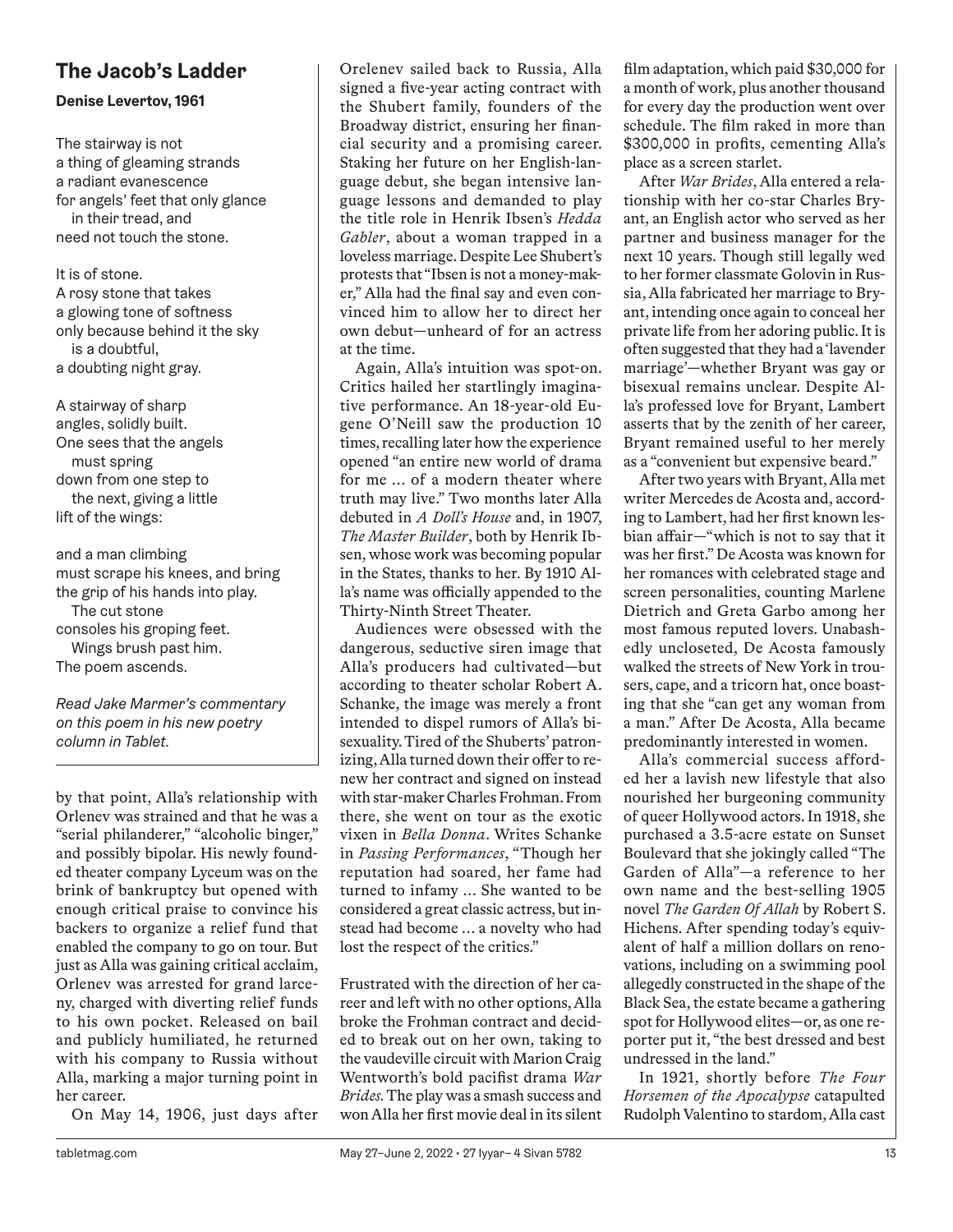the then-obscure Italian actor in her production of *Camille*, an avant-garde adaptation of the novel by Alexandre Dumas*.* She soon became embroiled in a high-profile scandal involving Valentino, her protégé Jean Acker, and production designer Natasha Rambova (Rambova, who had her own Hollywood-worthy biography, had narrowly escaped death by shotgun from her ex, a Russian ballet dancer). Valentino had been previously married to Acker and became involved with Rambova on the set of *Camille.* After the couple married in Mexico, Valentino was arrested on bigamy charges in California, where Alla had attempted to skip town. Instead of flying under the radar as intended, she was slapped with a subpoena and forced to testify at his trial.

On top of that, *Camille* was a financial failure and resulted in Metro Pictures terminating its contract with Alla. Shortly before the break, Alla and Rambova had planned to collaborate on two more projects: a film adaptation of *A Doll's House* and a wildly experimental art deco film titled *Salomé*, based on the Oscar Wilde play of the same name. Unable to secure financial backing for either, Alla decided to fund both films out of pocket.

Of the 18 silent films that Alla made throughout her career, *Salomé* is one of three to have survived—despite bombing at the box office and being labeled "vulgar" and "sacriligeous" by critics, all but destroying Alla's reputation. The plot loosely follows the story of King Herod and his execution of John the Baptist at the request of Herod's 14-year-old stepdaughter Salomé (played by Alla, who was then 42). *Salomé* is often referred to as one of the first American art films, and its elaborate set and costume design (again by Rambova), allegedly all-gay cast, and Alla's famous "dance of seven veils" have cemented the film as a cult favorite and legend of LGBTQ cinema. When asked about her motivation behind the making of *Salomé* and *Camille*—two very expensive flops—Alla coyly remarked, "I made them to please myself."

Meanwhile, Alla's relationship with Bryant was in shambles. In 1923 she "'But the real waste was not that Nazimova made movies. She made the wrong movies, ruling out … exceptional directors of the time with whom she might have worked.'"

filed for divorce from Golovin, who was still in Russia, in order to legally marry and subsequently divorce Bryant. But before she could go through with her unorthodox plan, Bryant ensured that in the event of an IRS audit, Alla would be forced to pay penalties for their 12 years of false joint returns. Possessing information that could lead to her deportation if leaked, Bryant had the upper hand, leaving Alla no choice but to give in to his demands. After their much-publicized split, Bryant settled for Alla's New York apartment and half of her remaining cash. She applied for American citizenship shortly thereafter.

Her funds depleted, Alla returned to the vaudeville circuit and in 1926 signed an agreement giving power of attorney over her Sunset Boulevard estate to her manager, Jean Adams, who—after repeatedly begging Alla for cash—converted the property into a hotel called The Garden of Allah, complete with two-dozen newly built villas. Ultimately, Adams and her husband made off with the hotel's proceeds, bankrupting Alla and forcing her to sell the property to a real estate developer. Shortly thereafter, The Garden of Allah became famous, attracting the likes of Ernest Hemingway, F. Scott Fitzgerald, and many others—including, eventually, Alla herself.

In a period that Lambert refers to as the third act of Alla's life, she enjoyed a number of screen credits and renewed success on Broadway. In 1928 she opened in a critically acclaimed production of *The Cherry Orchard* for the Civic Repertory Theatre in Greenwich Village, co-starring with its founding director Eva Le Gallienne, with whom she'd had an affair 10 years prior. Le Gallienne's commitment to low ticket prices laid the groundwork for off-Broadway theater and saved Alla's career. At the Rep, Alla met a 19-year-old Nazimova superfan named Glesca Marshall who became her most enduring lover and close companion for life.

Alla was now in her fifties, and though her career was making a comeback, her health was on the decline. In 1936, less than a year after taking 31 curtain calls for *Hedda Gabler* on Broadway, she was diagnosed with breast cancer and underwent a life-saving mastectomy. Three years later, she moved with Glesca into a bungalow ("Villa 24") at The Garden of Allah, where she counted Frank Sinatra, Orson Welles, and Sergei Rachmaninov among her more famous neighbors and where she was also paid a visit by her goddaughter, the future Nancy Reagan. Nancy, herself the daughter of a Broadway actress, would later recall her impressions of the visit: "It was so small, nicely furnished but … how terrible it must [have been for Alla] after all that fame and glamour."

By now, perhaps sensing the sunset on her life, Alla had finished writing her autobiography and was quietly reflecting on her fall from grace. Just a few months before her death, she told an interviewer, "I've reached the heights, but it's a puny success. I could have done so much more." Lambert writes:

"Above all she deplored wasting seven years of her life as a silent-movie star, the period she looked back on as 'unbelievably horrible' ... But the real waste was not that Nazimova made movies. She made the wrong movies, ruling out … exceptional directors of the time with whom she might have worked."

On her 66th birthday, Alla drove with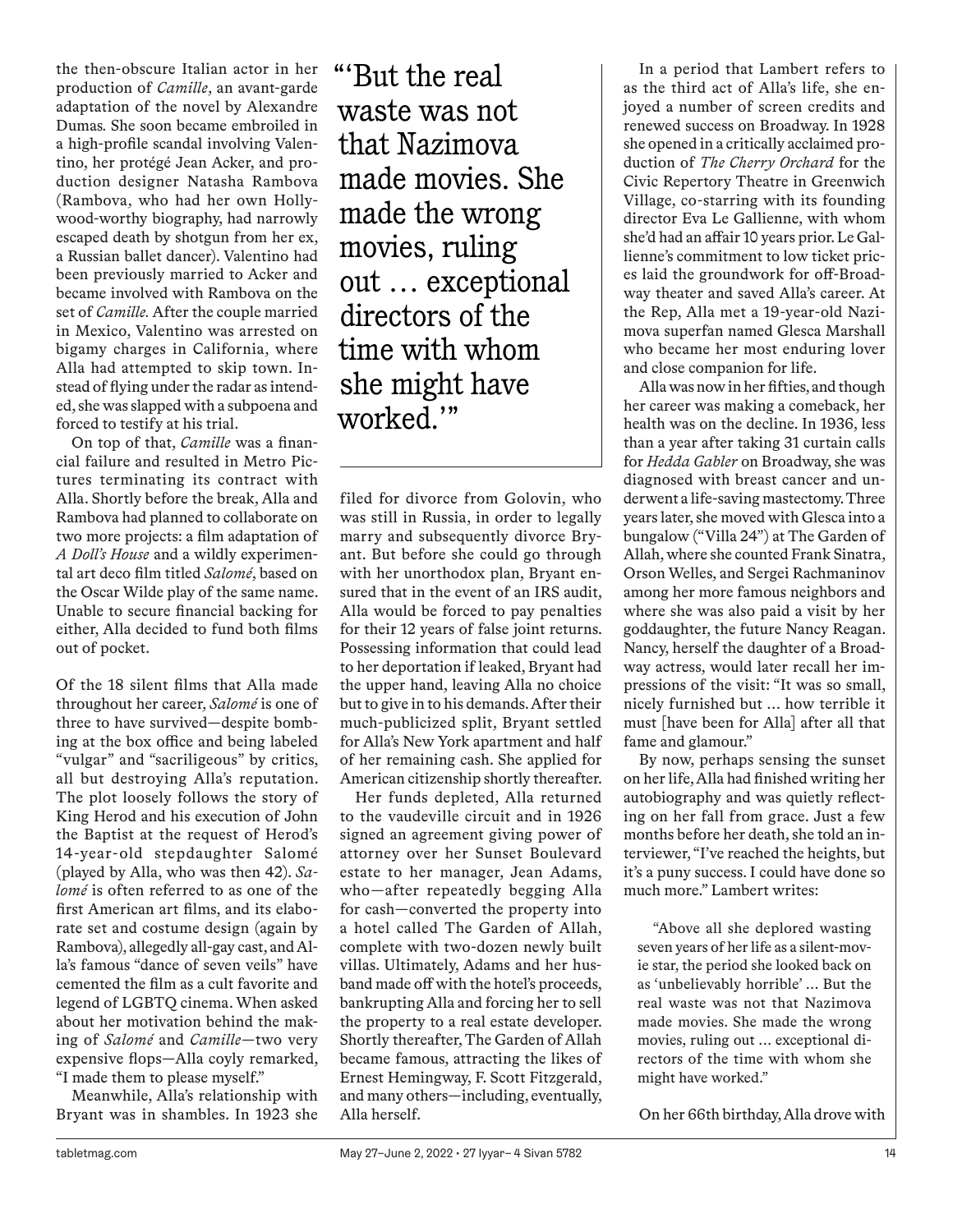Glesca to actor Franklin Pangborn's house in the Valley. By now, Glesca was involved with another woman, but she and Alla were still extremely close. A few weeks later, Alla suffered from a series of heart attacks, and Glesca was by her bedside when she was pronounced dead on July 13, 1945.

Though far from being a household name today, Alla left a legacy that lives on among devoted fans like Martin Turnbull, a novelist and Hollywood historian who founded the Alla Nazimova Society with Jon Ponder. The society is devoted to the promotion and preservation of the memory of Alla, whose estate also inspired Turnbull's *Garden of Allah* book series. (The hotel was eventually leveled and turned into a parking lot.)

Turnbull has his own ideas about why Alla, whom he endearingly calls "Nazzy," faded into obscurity. "I think it's a case of 'you're only as good as your last movie,'" he writes. "Her last handful of movies were notorious flops, so she retreated to the theater, where fame is far more fleeting … Plus, her openly fluid sexuality made her a controversial and rather scandalous figure at the time."

With such a captivating life story, it's

hard to believe that Hollywood has yet to honor Alla with a biopic. For actress Romy Nordlinger, who wrote and stars in the one-woman show *Garden of Alla*, playing at New York's Theaterlab from June 17 to 26 this year, setting the record straight about Alla has become a calling: "We are all the stories we tell, and as Nazimova said, 'An artist is only dead when the last person to remember them dies.'"

In that case, long live Alla Nazimova.

*This article was originally published on June 1, 2022.*

## **HOLIDAYS** The Modesty of Ruth

There is a right time, and a wrong time, for naked legs

#### **BY SHIRA TELUSHKIN**

think about Ruth every time I drop a notebook. The protagonist of her own biblical book, this woman knew how to retrieve things from the

floor. It's one of the first things I learned about her, as a third grader in an Orthodox Jewish day school: The other women in ancient Israel, the midrash tells us, would bend over at the waist when gathering in the fields to harvest the remnant grain, their dresses indecently riding up their legs. But Ruth would kneel at the knee. (She also let everyone else have their fill before collecting what she needed, and she didn't laugh with the male farmhands as the other women did.) In crouching down this way, she preserved her modesty. This, we were told, is how a true daughter of Israel picks things up off the floor. This, we were told, is why Ruth was noticed by Boaz, the eligible bachelor and wealthy owner of the field who was also her distant relative and would go on to marry her. I

The teaching has its sources: In Ruth 2:5, Boaz asks the head of his workers about the new woman, and he is told that she is a Moabite named Ruth who has come back to Israel fleeing famine, with her mother-in-law, Naomi. There is already the hint of interest in Boaz's question, just three Hebrew words: *L'mi ha'naarah hazeh?* To whom does this woman belong? As it turns out, she belongs to only Naomi. Her husband is dead. But Boaz and his question mildly scandalized later Jewish commentators. Rashi, writing in the 11th century, comments, "And was it the way of Boaz to ask about women?" (Subtext: Surely not! What kind of a man asks about women?!) Rather, Rashi quickly explains, Boaz asked only because he noticed her modest habits, the way she kept her skirt lowered while the other women hiked theirs up, that she would only take two sheaves of grain when three were available, that she would pick the fallen sheaves from a sitting position instead of a standing position so "as to not bend over." Subtext: The modest woman does not take too much, she bears the discomfort of a clinging skirt, she is mindful, always, of who is watching. There is a right way and a wrong way to gather a notebook from the floor.

There are many reasons we read the story of Ruth on Shavuot. The most obvious is that Ruth is the hero of the harvest story, and Shavuot the holiday of the harvest. But the personality of Ruth, the gentle passive femininity of her doe-eyed modesty that's passed down through the telling of the story, always felt antithetical to me, to the story of Mount Sinai. Shavuot is not just the harvest holiday, but the celebration of the mysterious, momentous moment that happens at Mount Sinai: the moment God takes Israel as a bride, offering the Torah as a betrothal ring, the mountain held over our heads like a chuppah, or maybe like a threat. A moment of such stillness, not even a bird flapped its wings. And then we accept, and the slaves of Egypt become the Jewish people. We celebrate. We stay up all night, because what bride is expected to sleep the night of her wedding?

How unlike Ruth, the whole thing. The people of Israel are no quiet lover, hopeful in the field. They are brash, angry, full of demands and wants. They are not grateful for their gifts of parched grain. They are stiff-necked, complaining, loud. They are scornful of God on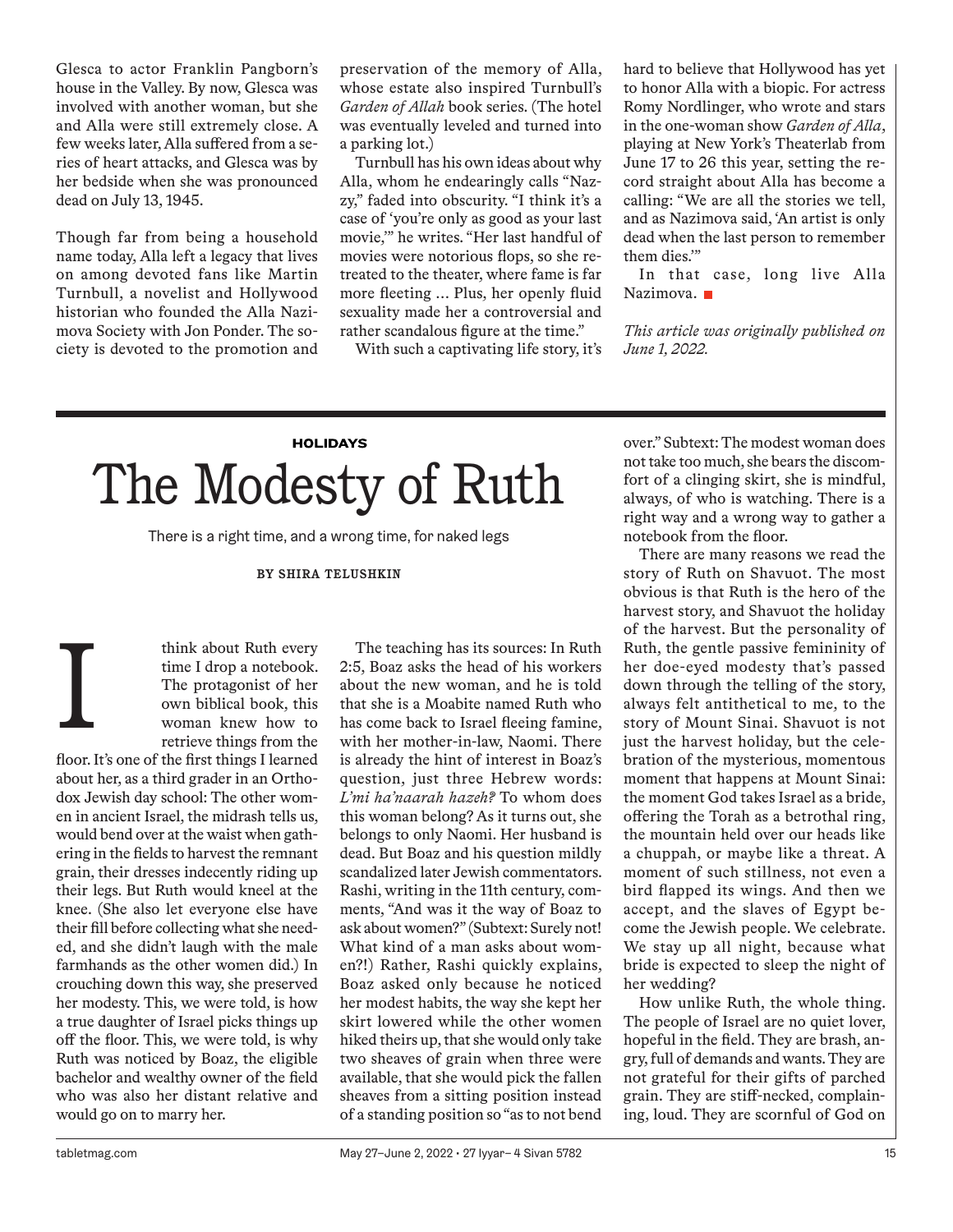almost every page. The union, in some accounts, was practically forced.

What of them and Ruth, this woman scrubbed of needs? This woman, poor and hungry in a strange land who demurely declines her full measure of grain. The Ruth I was given has no complaints. She is modest. This modesty frees her from the suspicion of want that her circumstances suggest. The other women, we are told, take as much as they can as quickly as they can. The desperation of the other women is sad. Ruth is not sad. She is modest. Subtext: There is something immodest about a desperate woman. Dangerous.

Only later did I question the modesty of Ruth, the woman I think of whenever I drop something I need. This is a woman who, after all, in just a few verses will go down to the threshing floor at night in her finest clothes and slip into the bed of Boaz while he sleeps. She will "uncover his feet and lay down" just as her mother-in-law instructs her. In the Bible, Boaz will awake in the middle of the night, startled to find a woman at his feet. He says, very simply, into the night: *Mi at?* Who are you? Ruth gives him her name before asking directly, "Spread your robe over your servant, for you are a redeemer." Boaz, the distant relative of her now-dead husband, is the man to whom the responsibility of marriage has fallen. He is a *go'el*, a redeemer, of Ruth. The law is clear. *To whom does this woman belong?* As it turns out, she belongs to him.

Boaz is full of happiness at her request. Ruth has not gone after some younger man, but after him, and he calls this a great kindness. His delight, in this moment, has always surprised me. She is a Moabite stranger, late arriving to a new place, in acute need of a husband to ensure her ability to eat, and he is a wealthy man who owns many fields and has shown her kindness. Of course she chose him. There are no other men at her door, that we know of. But I like how his happiness balances the score, a little, between them. Suggests the possibility of choice. She is not desperate. She is choosing Boaz, and he is delighted. Some complications ensue. There is another redeemer who must be dealt with, there is the matter of the field, there is the matter of getting Ruth home safely in the morning before anybody realizes that a woman has been on the threshing floor. But in the end, Ruth and Boaz end up together and have a child, and through that child the Messiah will one day come, and until then, the daughters of Israel will bend at the knees and not the waist, and men will come to marry them.

But that is not the only story. The modest Ruth attracts the eye of Boaz, but it is the brazen Ruth who prompts the marriage. I had never noticed that. The contrast between her covered legs in the field and his uncovered feet at night. The way the brashness is rewarded. Here is Ruth, modest, beautiful Ruth, lying at the feet of Boaz, asking him to redeem her. Here is Boaz, full of joy. And here is the Israeli people, asking for more water, cursing the God that redeemed them from Egypt, from gleaning in someone else's field. A triangle of ancestors. What do we make of this trio, the night before Shavuot? Is it better to grab everything one can carry from the field or to live by the restraint of the marriage bed? The people of Israel seem unsure. The mountain is held over our heads. For a still, silent moment, we look at the list of modesty norms presented to us, alongside the promise of protection. And then the people of Israel, full of doubt, agree. A flash of joy. A union. A fate set in motion, as evolving as the seed destined for bread, destined for redemption. There is a right time, and a wrong time, for naked legs. A modest woman knows the difference. A modest woman knows how to retrieve what she wants from the threshing floor. The Ruth I remember when I bend down at the knee is also the Ruth who uncovers the legs of Boaz, a woman unworthy of being forgotten. A people worthy of God's love. A love story either way. We remember the value of being demure and discreet, and we remember all that is possible when we are immodest about what we want, about our love. To whom does this people belong? To a God delighted. ■

*This article was originally published on June 2, 2022.*



#### **Album of the Week Nilüfer Yanya,** *Painless*

For every overnight social media celebrity, there are many more people struggling in the shadows and working under systems that aren't designed for them to win. For Nilüfer Yanya, the British singer whose sophomore album *Painless* is one of the year's strongest rock records, it took the shape of former One Direction member Louis Tomlinson.

In 2014, Tomlinson was involved in an effort to get the talented Yanya in a "manufactured girl band." To hear Yanya tell it, the plan was, "let's go and pinch some young people, tell them we're going to make a really successful group but we're obviously going to make a lot more money than them.'" It was a "very selfish thing to do," she says.

Luckily, Yanya avoided the trap. Her 2019 debut *Miss Universe* skewered wellness culture with a '90s scuzzy alt-rock rock sound. Her latest, *Painless*, continues this sonic exploration, with a jazzy and melodic post-punk sound that feels removed and passionate at the same time. It's a personal sound, like someone trying to approach their life objectively in a diary. And *Painless* is an album that draws from the ever-experimenting PJ Harvey and the clever vulnerability of Liz Phair. Fascinating.

**—David Meir Grossman**